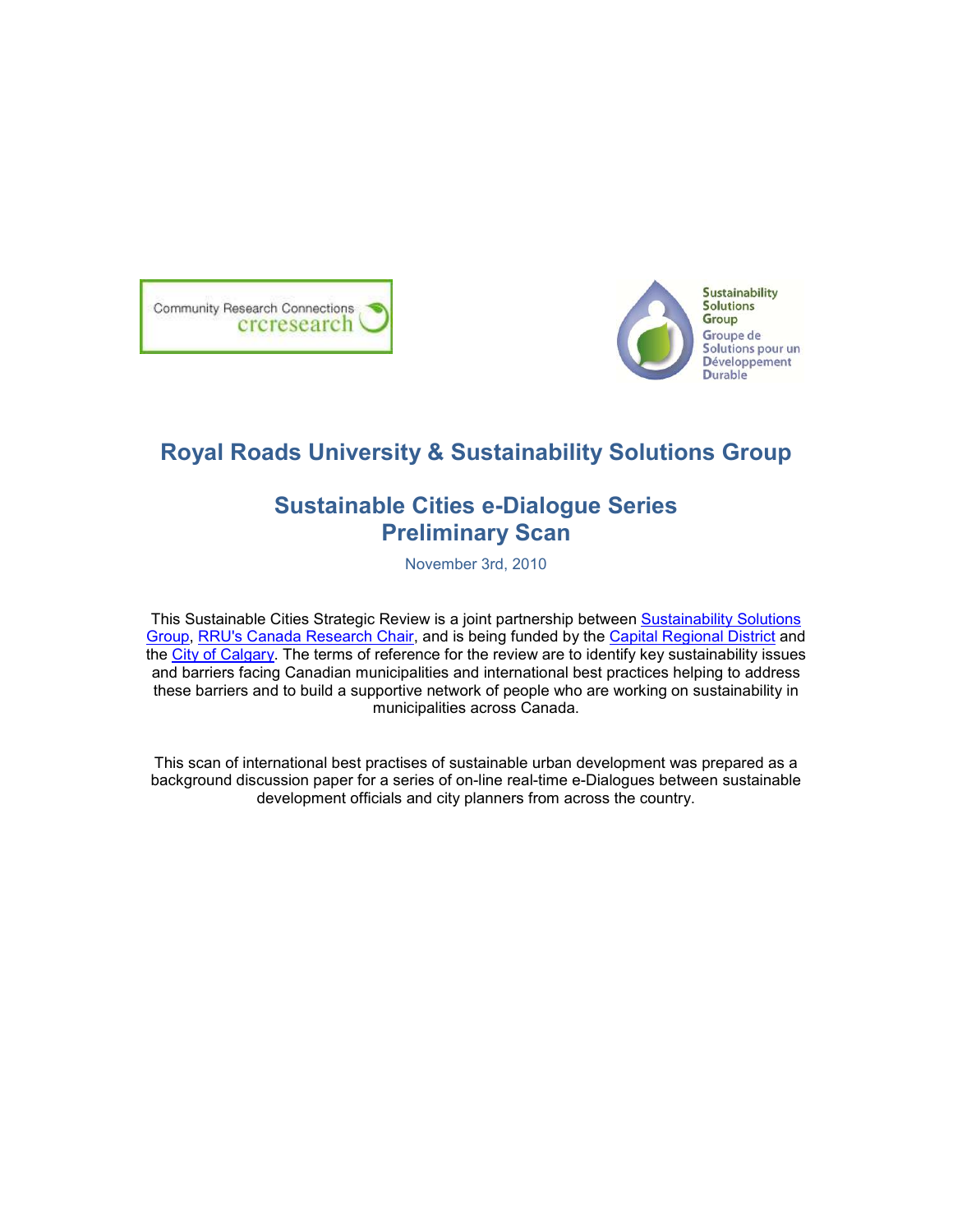# **Table of Contents**

| 1. |                                                                          |  |
|----|--------------------------------------------------------------------------|--|
| 2. |                                                                          |  |
|    |                                                                          |  |
|    |                                                                          |  |
|    |                                                                          |  |
|    |                                                                          |  |
|    |                                                                          |  |
|    |                                                                          |  |
| 3. |                                                                          |  |
|    |                                                                          |  |
|    |                                                                          |  |
|    |                                                                          |  |
|    |                                                                          |  |
|    |                                                                          |  |
|    |                                                                          |  |
| 4. |                                                                          |  |
|    |                                                                          |  |
|    |                                                                          |  |
|    |                                                                          |  |
|    |                                                                          |  |
|    |                                                                          |  |
|    |                                                                          |  |
| 5. |                                                                          |  |
|    |                                                                          |  |
|    |                                                                          |  |
|    |                                                                          |  |
|    |                                                                          |  |
|    |                                                                          |  |
|    |                                                                          |  |
| 6. |                                                                          |  |
|    |                                                                          |  |
|    |                                                                          |  |
|    |                                                                          |  |
|    | Scope of Mitigation and Adaptation Strategies or Climate Change Plan  11 |  |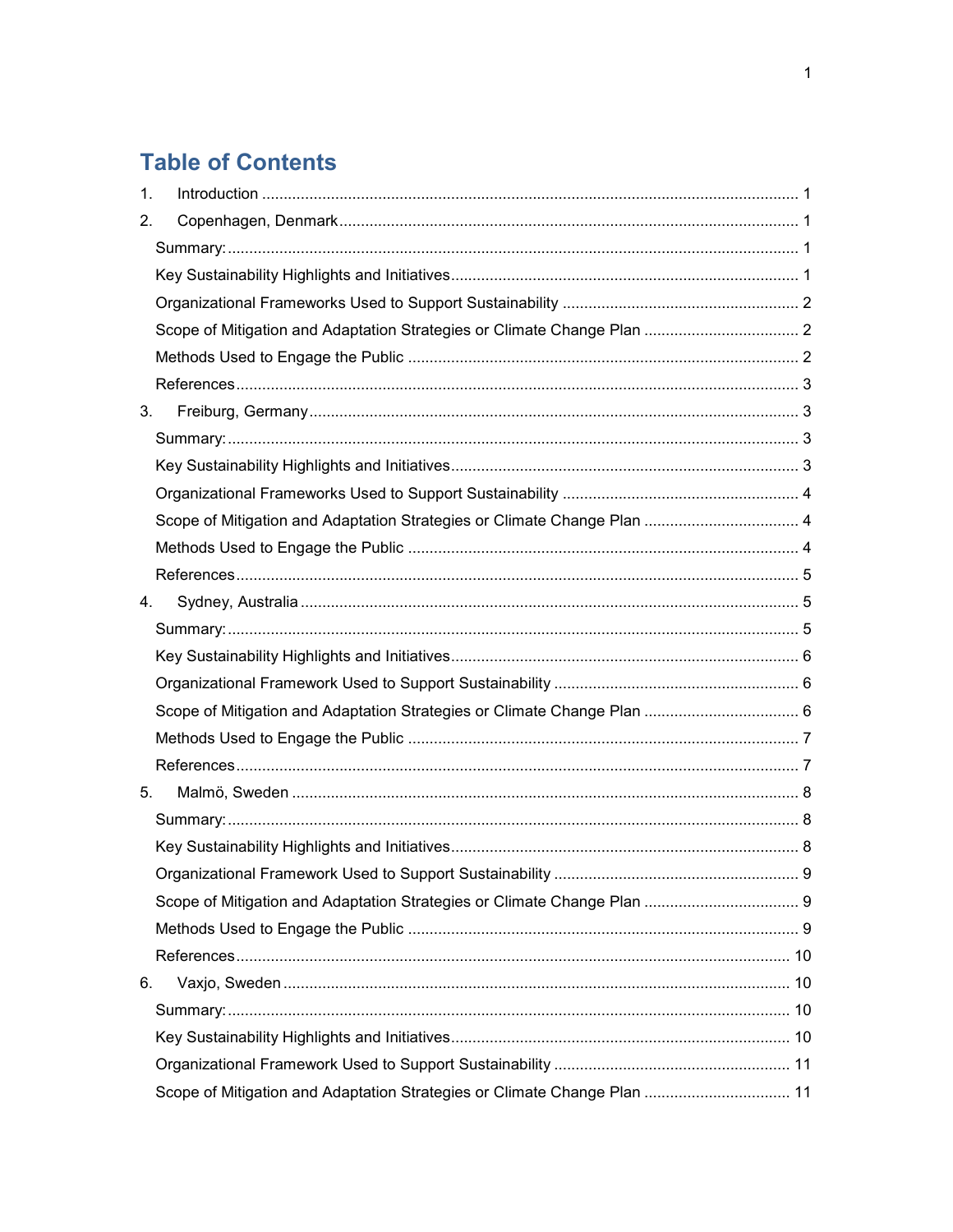| 7 <sub>1</sub> |                                                                          |  |
|----------------|--------------------------------------------------------------------------|--|
|                |                                                                          |  |
|                |                                                                          |  |
|                |                                                                          |  |
|                | Scope of Mitigation and Adaptation Strategies or Climate Change Plan  13 |  |
|                |                                                                          |  |
|                |                                                                          |  |
| 8.             |                                                                          |  |
|                |                                                                          |  |
|                |                                                                          |  |
|                |                                                                          |  |
|                | Scope of Mitigation and Adaptation Strategies or Climate Change Plan  16 |  |
|                |                                                                          |  |
|                |                                                                          |  |
| 9.             |                                                                          |  |
|                |                                                                          |  |
|                |                                                                          |  |
|                |                                                                          |  |
|                | Scope of Mitigation and Adaptation Strategies or Climate Change Plan  18 |  |
|                |                                                                          |  |
|                |                                                                          |  |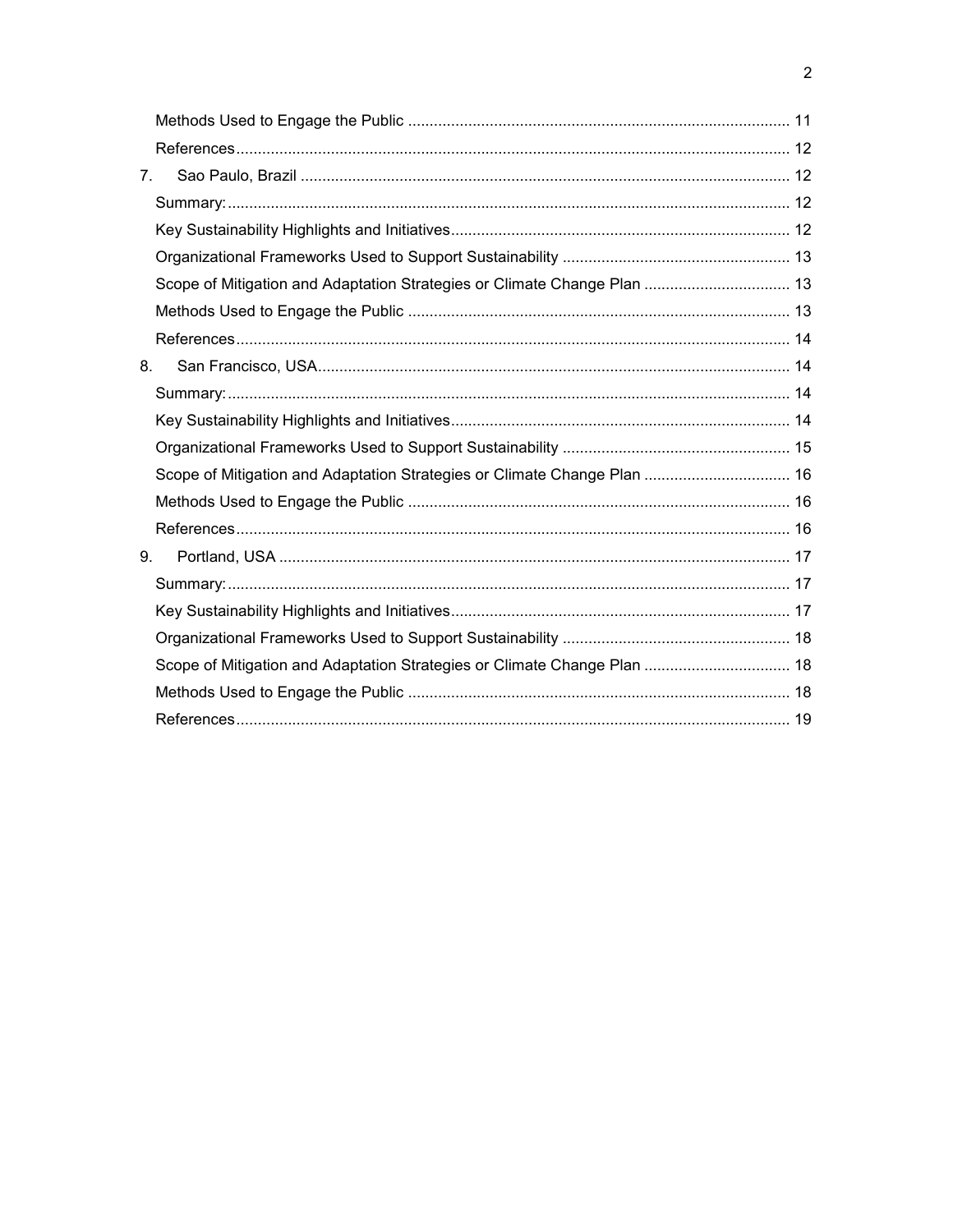## **1. Introduction**

This document sets out an initial scan of 8 cities and their efforts in developing governing for sustainability. The document forms a key input into the 2nd e-Dialogue of the sustainable cities project, which will inform the selection of a narrower set of cities (three) in which key policies or initiatives can be investigated in further detail.

Each city is described in terms of key sustainability-related projects and highlights, the institutional and administrative features of sustainability governance, climate change mitigation and adaptation programs, and their approaches to engaging the public. Each city has outlined different sets of goals based on the challenges and the priorities they have established.

### **2. Copenhagen, Denmark**

Copenhagen, Denmark's Capital, has a population of half a million, within a wider metropolitan area whose population is over a million. Connections with neighbouring Malmo in Sweden, which is linked by bridge, are very close, and some demographers treat the two cities as a single metropolitan region, with a population of over two million. Copenhagen is the economic and financial centre of Denmark, with a service-oriented economy, and strong recent economic performance.

### **Summary:**

- A world renowned city for cycling, Copenhagen accommodates 150,000 bicycle commuters each day
- Hydrogen and electric vehicle infrastructure and government purchasing policy underway
- District heating supplies 98% of households
- 64% of food served in institutions and 18% of food consumed in households is organic
- 3 new public swimming pools in the inner harbor reflect significant improvements in water quality
- Sustainability and climate change at the forefront of all government decisions, planning and projects
- Culture of integrated planning and interdepartmental collaboration
- Mitigation plan passed in 2009, includes 50 initiatives, goal of first carbon neutral capital in the world by 2025
- Adaptation plan expected early 2011
- Climate Ambassadors pilot project to train youth about climate change
- Intergovernmental collaboration with C-40, Euro cities, Malmo Sweden, and the largest 6 municipalities in Denmark

### **Key Sustainability Highlights and Initiatives**

Copenhagen has taken significant steps to improve the sustainability of its transport and energy systems. The City is constantly improving its cycling infrastructure: each year, many new cycle paths are added, and the city now has to widen its existing paths to accommodate the 150,000 people (37% of population) who commute daily by bicycle. Since 1996, the risk of serious injury has decreased by 67% for cyclists. In 2010, Copenhagen agreed to invest a further 100 Million DKK (Danish Kroner, equivalent to 19 Million CAD) in its cycling infrastructure. Copenhagen is also making strides in sustainable vehicle transportation. In 2009, the city opened its first hydrogen filling station, and introduced 11 electric buses. In 2010, Copenhagen agreed to implement further infrastructure for electric and hydrogen cars by creating up to 500 recharging parking spaces. Come 2011, all new municipal cars will be electric or hydrogen-powered. Copenhagen has a history of sustainable waste management and energy practices: the city has been using non-recyclable waste to partly fuel district heating since 1903. District heating is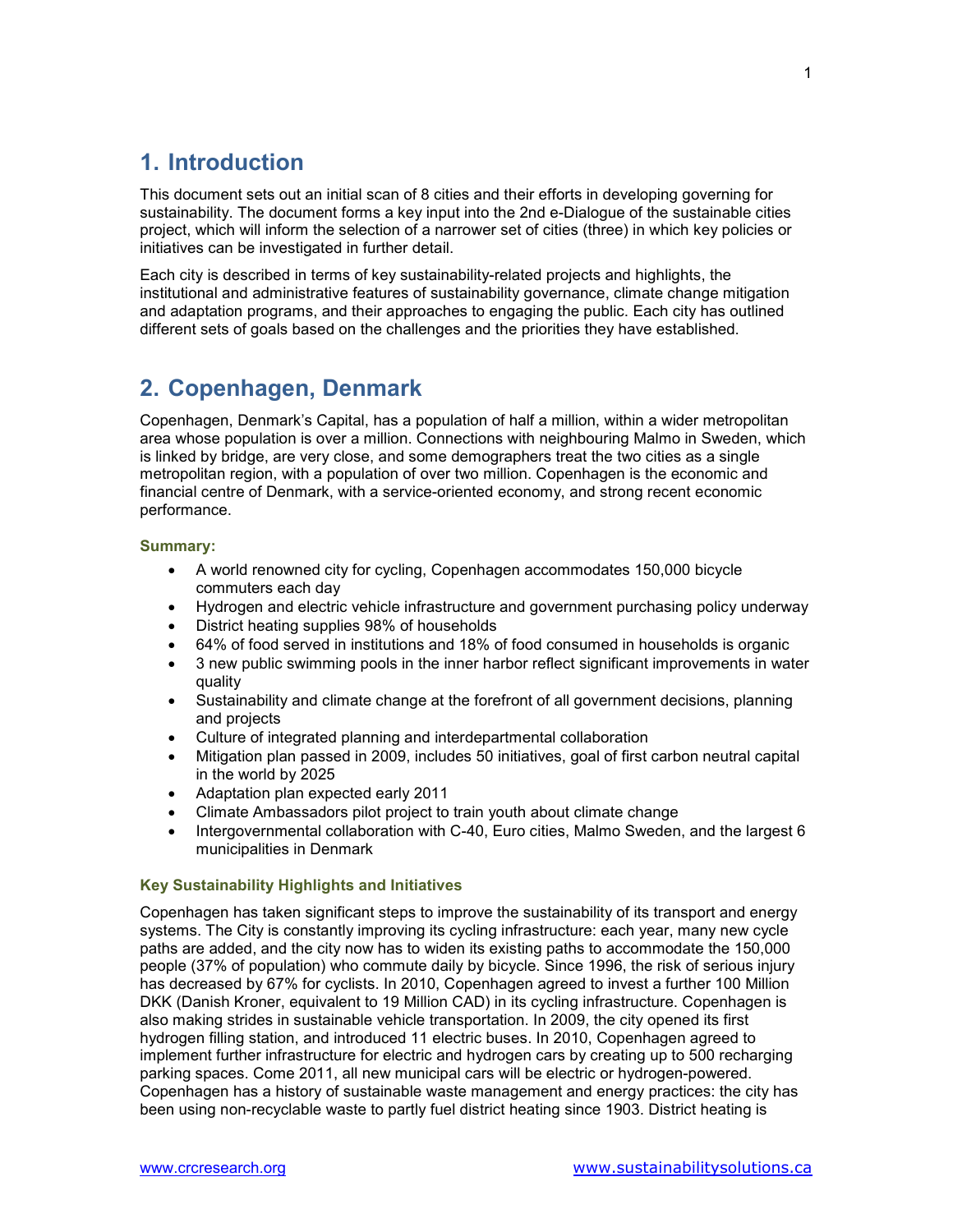common throughout Denmark, in part because of a national heat supply law developed in 1990 to encourage district heating, and district heat supplies 98% of households in Copenhagen. However, Copenhagen is still dependent upon coal and gas for 73% of its energy supply. The city is working towards converting coal power stations to biomass as well as increasing geothermal and wind energy. Copenhagen is also improving the quality of the food its citizens eat. In 2009, 64% of food served in Copenhagen's institutions was organic. At the household level, 18% of food consumed is organic. In addition to these initiatives, Inge Nilsson, Program Manager responsible for the implementation of the City of Copenhagen's climate plan also highlighted the city's efforts regarding water and pollution. In the past few years, the city has opened three public swimming pools in the city's harbour, which may seem trivial; but, in fact, Ms. Nilsson emphasized this represents a significant achievement reflecting years of work improving the water quality in the city's harbour to the extent that public swimming is now possible (Nilsson October 28, 2010).

### **Organizational Frameworks Used to Support Sustainability**

The city has 50 000 employees and seven departments each of which has its own "mayor", except for the Finance Department, which is managed by a "Lord Mayor". Decisions are approved by Council, which has been controlled by the left wing government for many years. Ms. Nilsson advises that the government has been quite stable for a long time, however, if things were to change, for example to a right wing government, "it would have an impact on the sustainability initiatives but not right away." Ms. Nilsson also explained that integrating climate change and sustainability into decision-making has become a matter of tradition. "We have been working on it for so long, It's not an add-on; we take it into account from the beginning. Copenhagen has a strong culture of collaboration between departments in government. We work together all the time." In some cases, such as in Urban Planning, cross-departmental collaboration is mandated by the national government and official steering committees are established. In other cases it is less formal, "we just invite them for a meeting". At what level and how frequently integrated planning processes are needed is decided on "a case by case basis," explained Ms. Nilsson. Inge also stated that in Copenhagen, an integrated approach to planning and policy development is seen as a practical way to ensure that you have an end product that is thorough, widely supported and, therefore, likely to be approved by council. In the case of the Copenhagen Climate Plan, an integrated process definitely played a role in it being adopted unanimously by council in 2009 (Nilsson October 28, 2010).

### **Scope of Mitigation and Adaptation Strategies or Climate Change Plan**

Copenhagen aims to become the first carbon neutral capital in the world by 2025. The Copenhagen Climate Plan of 2009 is the city's mitigation plan. The climate plan includes 50 specific initiatives across six areas: energy, transportation, buildings, public engagement, urban development, and adaptation; and, sets ambitious targets with specific green house gas reduction goals for each of the areas except adaptation. The city is currently examining the risks and tools available, and council will hopefully approve the adaptation plan, in early 2011 (Nilsson October 28, 2010). In order to measure progress towards their goals, Copenhagen conducts an annual "Green Accounts" audit, which it reports publicly.

### **Methods Used to Engage the Public**

The City's political process includes formal procedures governing public hearings allowing for any individual to provide their input to any government decision. To engage youth, the climate plan aims to train 1 500 "Climate Ambassadors". This project is currently in the pilot phase with five students in the 8th grade from four schools receiving the technical knowledge and training to plan campaigns at their schools, and to educate other students. This kind of training is valued not only because it is important that people understand the impacts of their decisions but also because it is important politically for advancing sustainability, "eventually children become voters." Copenhagen is engaged with other governments through the C40 organization and Euro-Cities. Within Denmark, Copenhagen works closely with a group of the six largest municipalities to learn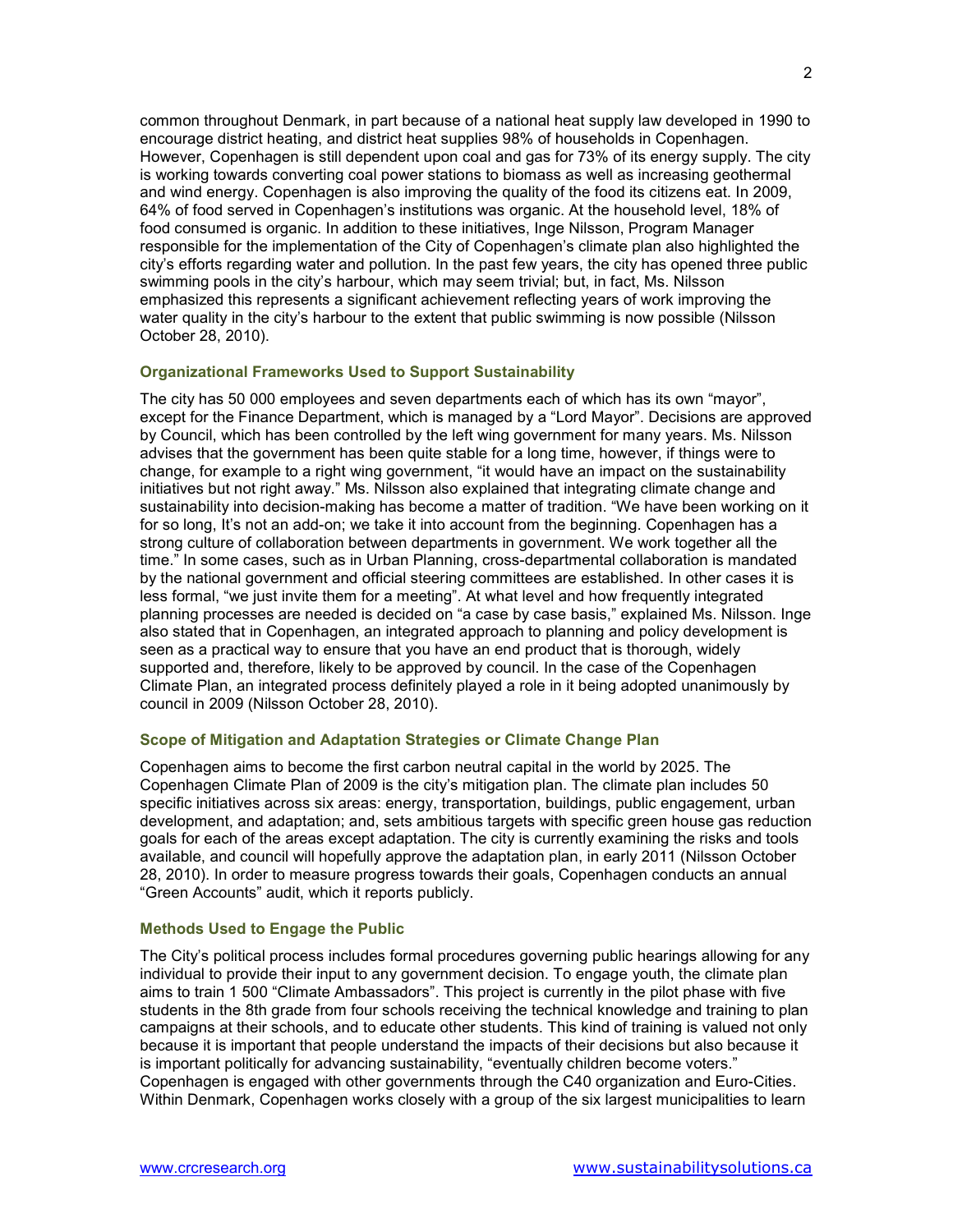from each other, and also collaborates with its border-city neighbor, Malmö, Sweden (Nilsson October 28, 2010).

### **References**

City of Copenhagen. Copenhagen Climate Plan (The short version). The Technical and Environmental Administration, 2009. Available: www.c40cities.org/docs/ccap-copenhagen-030709.pdf. Retrieved October 26, 2010.

City of Copenhagen. Copenhagen's Green Accounts 2009, The Technical and Environmental Administration, April 2009. Available:

http://kk.sites.itera.dk/apps/kk\_publikationer/pdf/740\_K2EECOEUyW.pdf. Retrieved October 26, 2010.

Nilsson, Inge. Personal interview. October 28, 2010.

### **3. Freiburg, Germany**

Freiburg is a city of around 225,000, in the State of Baden-Wurttemberg in southern Germany close to the border of France. It is a university town, and a regional economic, cultural and tourism hub.

### **Summary:**

- Freiburg is a solar power and renewable energy "hot spot". It hosts an extensive network of private and public research institutions investigating renewable energy sources and other aspects of sustainable living.
- The newly constructed neighborhoods of Vauban and Rieselfed are internationally known for their social and ecological achievements, as well as the participatory framework throughout the planning process.
- With 423 motorized vehicles per 1000 people, Freiburg has the lowest motorized vehicle density in Germany.
- Freiburg hosts numerous international trade fairs and conferences with the objective of showcasing how the city has achieved to "unite the administration of a municipality with environmental concerns and make this a financially viable proposition" (Freiburg Green City-Approaches to Sustainability, n.d.).
- Far-sighted planning has been key to Freiburg's success. In order to promote energy conservation, the use of new and renewable technologies, Freiburg mandated all public buildings and facilities to have solar cells and instituted a feed-in tariff program.
- The City aims to reduce its GHG emissions by 40% by 2030.

### **Key Sustainability Highlights and Initiatives**

The City of Freiburg, Germany has been particularly successful in the fields of renewable energy research, and marketing. The city is situated in one of the sunniest regions in Germany (1 800 hrs of sun per year and annual radiation of 1 117 kW per square meter). Freiburg SolarRegion, a long-term development vision adopted by the city, triggered what is now an extensive network of private and public research institutions investigating renewable energy sources. As a result, hundreds of spin-off companies, service providers, and organizations are based in Freiburg and have made the generation of solar energy an integral part of the landscape. For example, the city's Badenova Stadium has its own solar power plant and solar panels are found on City Hall, schools, churches and several private houses. Other unique projects include the world's first energy self-sustaining solar building, the Heliotrope (a rotating solar "tree-house" that follows the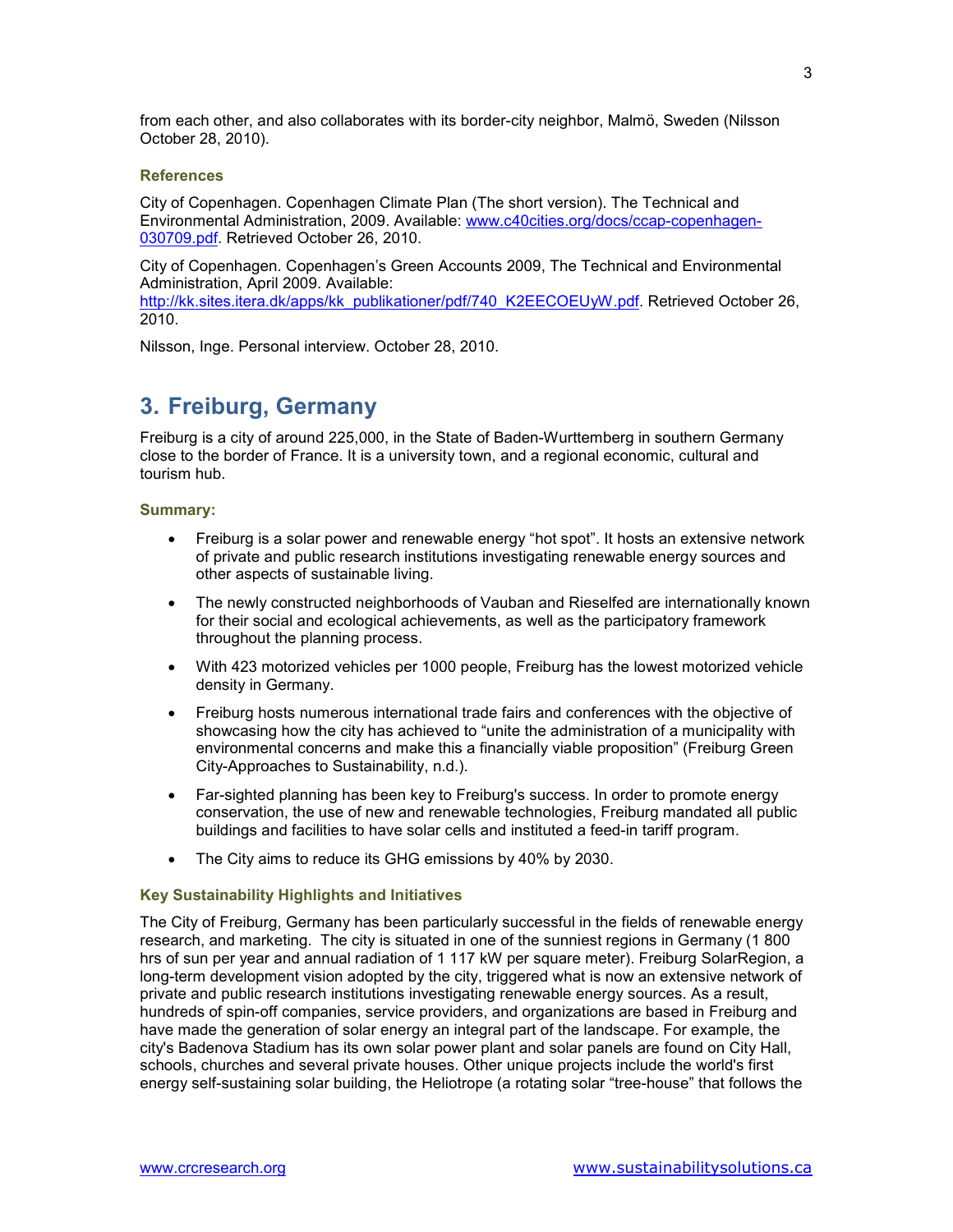movement of the sun), and the development of the Rieselfeld and Vauban neighbourhoods. Freiburg is also host to ICLEI – Local Governments for Sustainability.

Rieselfeld is the state's largest neighbourhood project (4 200 apartments for 12 000 people). Ecological features include low-energy standards for all houses and district heating, from a combined heat and power station. Next to a 250-hectare natural reserve, the development includes lots of green spaces, open areas, and traffic-calmed streets.

Vauban was built on an old French military base and was designed as a family friendly neighbourhood for 5 000 people. It has gained worldwide notoriety for the participatory framework of the project development as well as for its social and ecological achievements. Ecological achievements of the Vauban project include: 65% of the electricity is produced on-site through photovoltaics and a co-generation plant (80% wood chips, 20% natural gas); all Vauban houses are either low energy standards (65kWh/m2a), passivehouse(15kWh/m2a), or plus energy (generates more energy than is consumed); and, the majority of households do not own a car due to an innovative and participative design process.

As a whole, Freiburg has the lowest motorized vehicle density in Germany with 423 motorized vehicles per 1 000 people. The Freiburg Communal Forest (6 400 hectares, 43% of the territory) serves as a recreational area and is exploited for wood harvest. The Forestry Office is certified Forest Stewardship Council and the felling of eco-labeled timber generates an annual profit of 2 Million Euros.

### **Organizational Frameworks Used to Support Sustainability**

More than 30 years ago, Freiburg successfully campaigned against a proposed nuclear power plant in the region. In 1986, the year of the Chernobyl disaster, Freiburg became one of the first cities in Germany to establish an Environmental Protection Office. That same year, the municipality decided that solar power would become the new principal source of energy. Freiburg SolarRegion aimed to promote energy conservation, the use of new technologies such as combined heat and power, and the use of renewable energy sources such as solar. To this end, Freiburg mandated all public buildings and facilities to have solar cells and instituted a feed-in tariff program. This attracted a "solar crowd" made up of investors, businesses, research organizations, and others. By using government measures to stimulate the solar market, Freiburg's strategy did not depend on core funding. Rather, the strategy was powered by the synergy created by the city's vision among many solar players working together, and who also benefitted from each other's presence. Freiburg Green Party Mayor Dieter Salomon also points to citizen support and participation as key to advancing and shaping the numerous and diverse sustainability initiatives that have continued to this day.

### **Scope of Mitigation and Adaptation Strategies or Climate Change Plan**

In 1996, the municipal council decided to reduce 25% of its CO2 emissions by 2010. Although this target will not be attained, council decided to raise the benchmark to 40% reductions in emissions by 2030. To help achieve this goal, the municipal council has developed the "12-Point Program", which includes taking into consideration climate protection, energy efficiency and solar optimization at an early stage in all urban developments, urban land use and real estate sales contracts. As well, Freiburg has developed numerous municipal plans aimed at continued development consistent with its self-given label: Freiburg Green City. These include: a Land Use Plan 2020, a Landscape Plan 2020, a Clean Air Plan, an Action Plan on Fine Particle Dust, Soil Protection Measures, and more. Far-sighted planning appears to be a key element of Freiburg's mitigation and adaptation strategies.

#### **Methods Used to Engage the Public**

The high level of environmental awareness demonstrated by Freiburg citizens is due in part to the large role the environmental economy plays within the City of Freiburg with 10 000 people employed by 1 500 companies contributing 500 Million Euro to the local economy. The Freiburg Green City Cluster exists to create and maintain future-oriented employment opportunities in the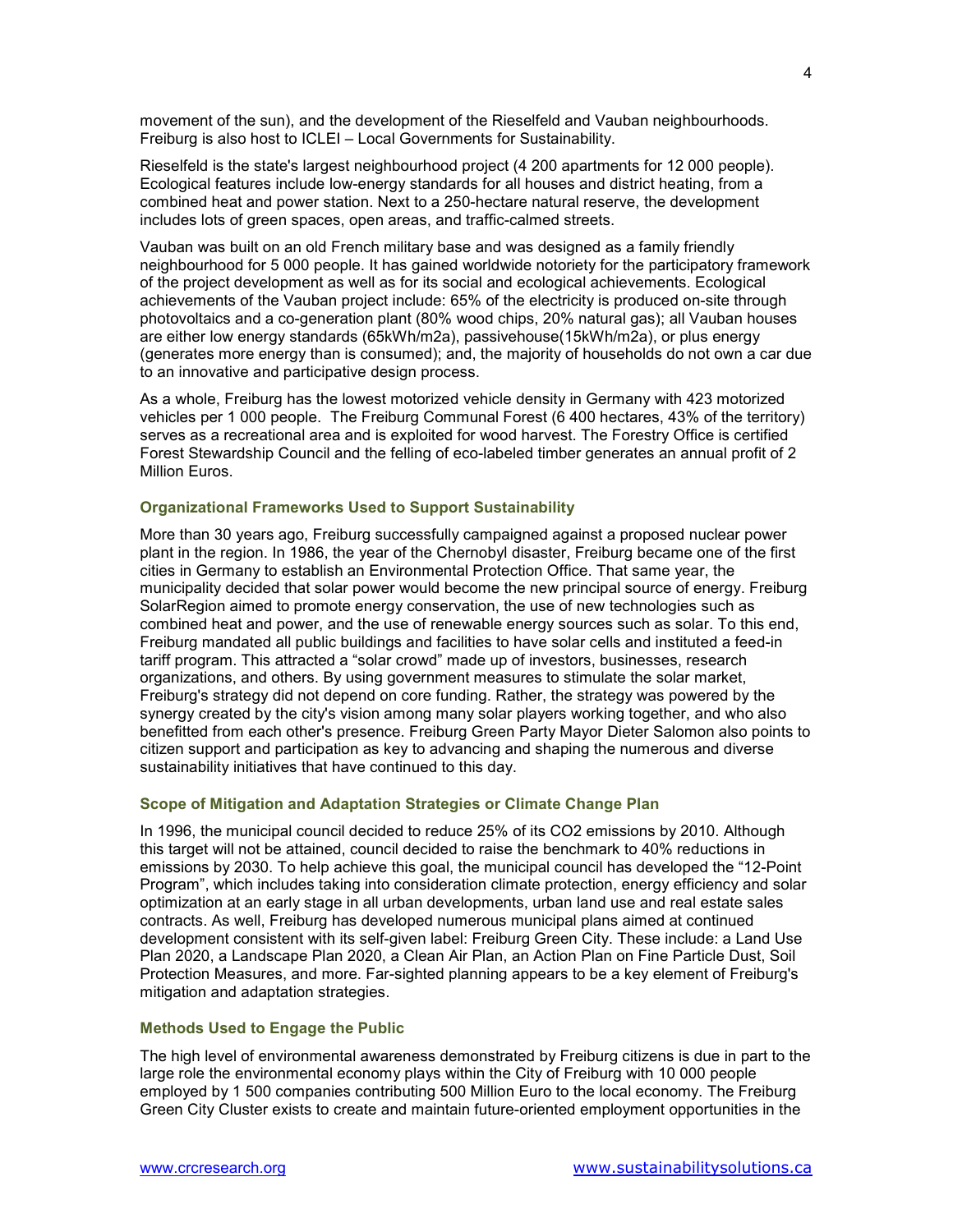areas of renewable and solar energy, energy efficiency, sustainable building and planning, as well as environmental technologies. Freiburg hosts numerous trade fairs and conferences with the objective of showcasing how the city has managed to unite the administration of a municipality with environmental concerns and make this a financially viable proposition. As a meeting point of the international solar scene, Freiburg is also a popular tourist destination. Targeted information and public awareness campaigns include CO2LIBRI, which encourages Freiburg's citizen to reduce their CO2 emissions, and the Freiburg CO2 Diet, which is a carbon footprint calculator that also serves as a resource for CO2 reduction.

### **References**

2010.

City of Freiburg. Freiburg Green City Brochure. Available: http://www.fwtm.freiburg.de/. Retrieved October 26, 2010.

The new district of Freiburg-Rieselfeld: a case study of successful, sustainable urban development - Stadt Freiburg i.Br. Projektgruppe Rieselfeld, January 2007. Available: http://www.energy-cities.eu/-Sustainable-Communities-. Retrieved October 26, 2010.

City of Freiburg. Freiburg Green City Cluster. Available: http://www.greencity-cluster.de/. Retrieved October 26, 2010.

City of Freiburg. Freiburg SolarRegion written by Guy Dauncey, Sustainable Communities Consultancy, Victoria, B.C., Canada, 2003. Available: http://www.solarregion.freiburg.de/solarregion/freiburg\_solar\_city.php. Retrieved October 26,

"Vauban District, Frieburg, Germany". Available: http://www.vauban.de/info/abstract.html. Retrieved October 26, 2010.

"Sustainable Urban District Freiburg-Vauban" *Best Practices Database*. Together Foundation, 2002. Available: www.eukn.org/dsresource?objectid=146043&type=org. Retrieved October 26, 2010.

### **4. Sydney, Australia**

Sydney, a port city of 4.5 million, is Australia's largest city. It is state capital of New South Wales, and enjoys its status as a prosperous economic and cultural hub of Australia and the wider region of Oceania. It played host to the Olympic Games in 2000, which catalyzed a construction and infrastructure boom.

### **Summary:**

- \$18 million investment to cut CO2 emissions by 20% by 2012 from 2006 levels
- City is committed to reducing its greenhouse gas emissions by 70 per cent over the next 20 years (based on 2006 levels)
- City has claimed to be carbon neutral since 2008, through energy efficiency measures, purchase of green power, and carbon offsets
- Goal to have 25-30% of the city's energy needs supplied from renewables such as wind, solar, marine and geothermal by 2020
- Comprehensive public engagement
- Variety of government sectors involved in the City's sustainability plan such as environment, health and infrastructure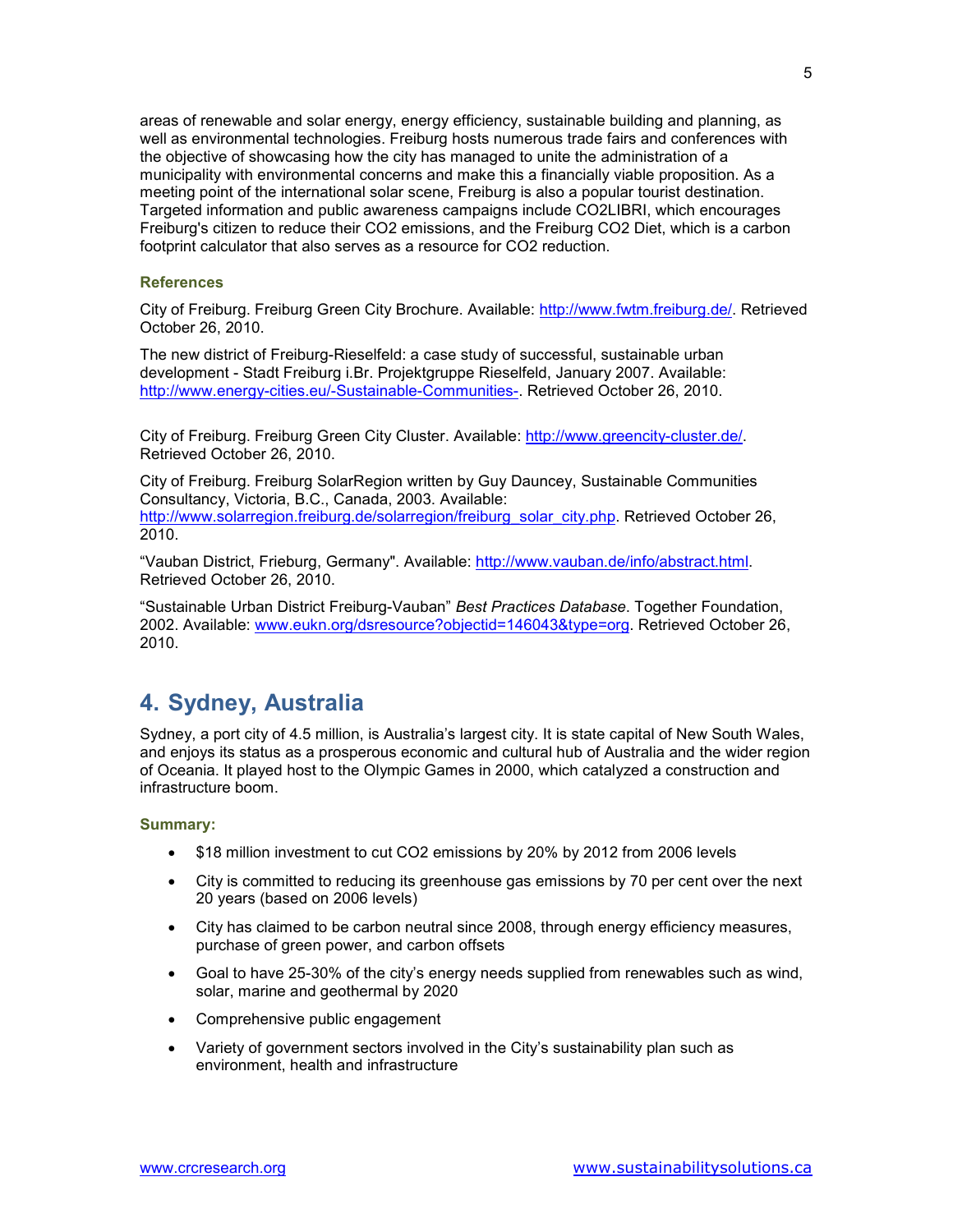• The City is working to increase creative expression by commissioning vibrant and engaging art and urban design and celebrating indigenous culture and telling the story of Indigenous life in Sydney

### **Key Sustainability Highlights and Initiatives**

There are ten major strategic directions that the City of Sydney, Australia is aiming to achieve by 2030, as outlined in its sustainability plan, 2030 Sustainable Sydney. The key areas include: i) creating a globally competitive and innovative city; ii) becoming a leading environmental performer; iii) integrated transport for a connected city; iv) a city for pedestrians and cyclists; v) a lively, engaging city centre; vi) vibrant local communities and economies; vii) a cultural and creative city; viii) housing for a diverse population; ix) sustainable development/renewal and design; and, x) implementation through effective partnerships. Each key area was identified in response to a public engagement process focused around discussing the direction the City of Sydney should take to become a more sustainable city. Major projects have been implemented in a variety of areas including investing \$18 million to cut CO2 emissions by 20% by 2012 from 2006 levels. Sydney is looking at expanding their cycling paths and networks. Their goal is to ensure that every citizen lives within a 3-minute walk to a continuous green connection for bicycles and walking. The city is working on water storage and reuse programs such as incorporating green spaces into footpaths to help with storm water runoff and filtration. The City is also working to increase creative expression throughout the city by commissioning vibrant and engaging art and urban design and celebrating indigenous culture and telling the story of Indigenous life.

The city has claimed to be carbon neutral since 2008, through energy efficiency measures, purchase of green power, and carbon offsets.

### **Organizational Framework Used to Support Sustainability**

The Sustainable Sydney 2030 plan is closely integrated in the City's Corporate Plan, a (statutorily required) process through which the city sets out its budget, plans and governs Council's day-today operations, activities, and workplans. The Corporate Plan, which is updated annually, includes detailed breakdown of environmental targets, actions, responsible city departments, performance indicators and budget.

Environmental planning is the responsibility of the City's Director of Strategy and Design, and work is overseen by Council Environment and Planning committees. The City of Sydney is also forming partnerships with the State Government, the Australian Government, other Councils in Sydney and the business sector.

### **Scope of Mitigation and Adaptation Strategies or Climate Change Plan**

Climate change mitigation and adaptation issues are addressed within the broad framework of the Sustainable Sydney Plan. As part of the Sustainable Sydney 2030 plan, the city aims to achieve its C02 reduction target of 20% from 2006 levels by 2012 through energy efficiency measures. The City is committed to reducing its greenhouse gas emissions by 70 per cent over the next 20 years (based on 2006 levels). Sydney plans to meet 100 per cent of their energy needs from local generating systems. Projects to date include building retrofits, which have cut emissions by 17% in City buildings. The city has a pilot program for LED street lights, which if successful could improve efficiency of city lighting by 50%. The city is focusing on decentralized energy options including a Green Infrastructure Plan, which outlines directions for using decentralized energy from "trigeneration" an energy generation option that converts natural and waste gas into electricity, heating and cooling. Sydney is also looking at renewable energy with a goal to have 25-30% of the city's energy needs supplied from renewables such as wind, solar, marine and geothermal by the year 2020.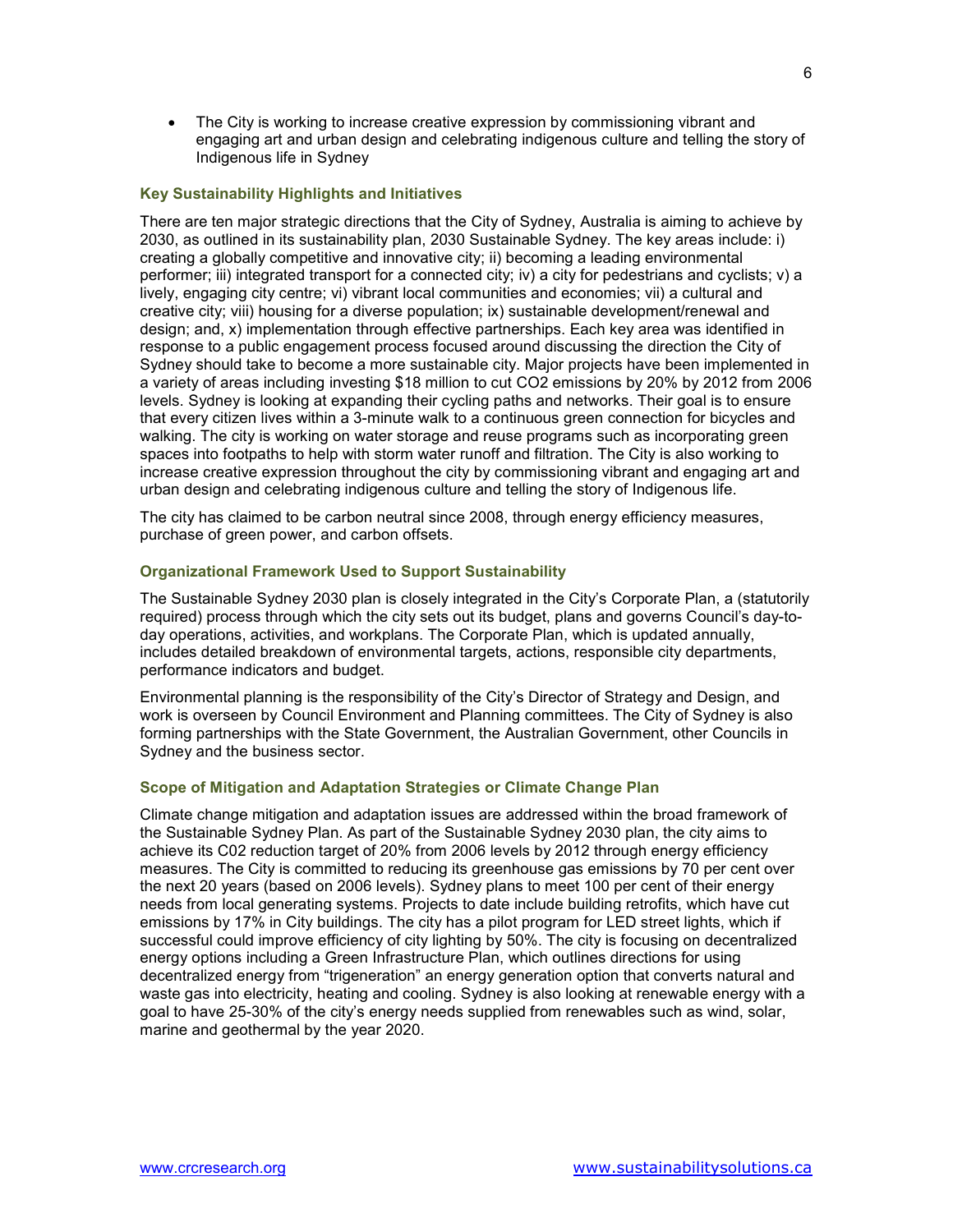### **Methods Used to Engage the Public**

The 2030 Sustainable Sydney plan was created with an unprecedented amount of multistakeholder consultations and citizen involvement. During 18 months of consultation, 12 000 people were directly consulted, the 2030 website received more than 15 000 visitors, and more than 2 000 comments were received through the 'Future Phone' line. The city engaged the citizens, businesses, and community leaders through forums and events. The city is making an effort to address government silos by involving a variety of government sectors such as environment, health and infrastructure into their overall sustainability plan, allowing government staff and officials to engage with each other, and work together to prioritize goals and issues around sustainability (Dale pxii).

In April 2008, Sydney's draft vision was exhibited for six weeks to gain even more feedback from stakeholders and citizens. Over 130 000 people viewed the draft. After feedback and comments were incorporated into the document, the vision was finalized and implemented in June 2008. In 2010, there was an initial review published of the first 18 months in action to inform citizens of the programs that have been started. This progress report is available online and can also be downloaded as a podcast from the website.

There is also a very robust feedback mechanism in this plan, ensuring that those who participated in the initial stages are kept informed and that the plan adjusts itself according to new developments, or glitches in chosen paths. The Mayor and city staff are working to report back to the community on 2030 progress to date. The City of Sydney also hosts approximately 50 public conversations a year. These cover the programs that are being implemented, the progress that is being made towards 2030 goals, and acts as a place to inform and engage citizens and answer questions from the public.

#### **References**

Dale, Ann. At the Edge: *Sustainable Development in the 21st Century*. Vancouver: UBC Press, 2001.

City of Sydney. Corporate Plan 2011-2014. n.d. Available: http://www.cityofsydney.nsw.gov.au/Council/FormsPoliciesPublication/CorporatePlan.asp. Retrieved October 25, 2010.

City of Sidney. "What is the vision?" 2030 Sustainable Sidney. n.d. Available: http://www.cityofsydney.nsw.gov.au/2030/thevision/Default.asp. Retrieved October 25, 2010.

City of Sidney. "Decentralized Energy". Environment. n.d. Available: http://www.cityofsydney.nsw.gov.au/environment/EnergyAndEmissions/GreenDecentralisedEnerg y.asp. Retrieved October 25, 2010.

City of Sidney. "What you told us". 2030 Sustainable Sidney. n.d. Available: http://www.cityofsydney.nsw.gov.au/2030/thevision/WhatYouToldUs.asp. Retrieved October 25, 2010.

City of Sidney. "Progress". 2030 Sustainable Sidney. n.d. Available: http://www.cityofsydney.nsw.gov.au/2030/makingithappen/Default.asp. Retrieved October 25, 2010.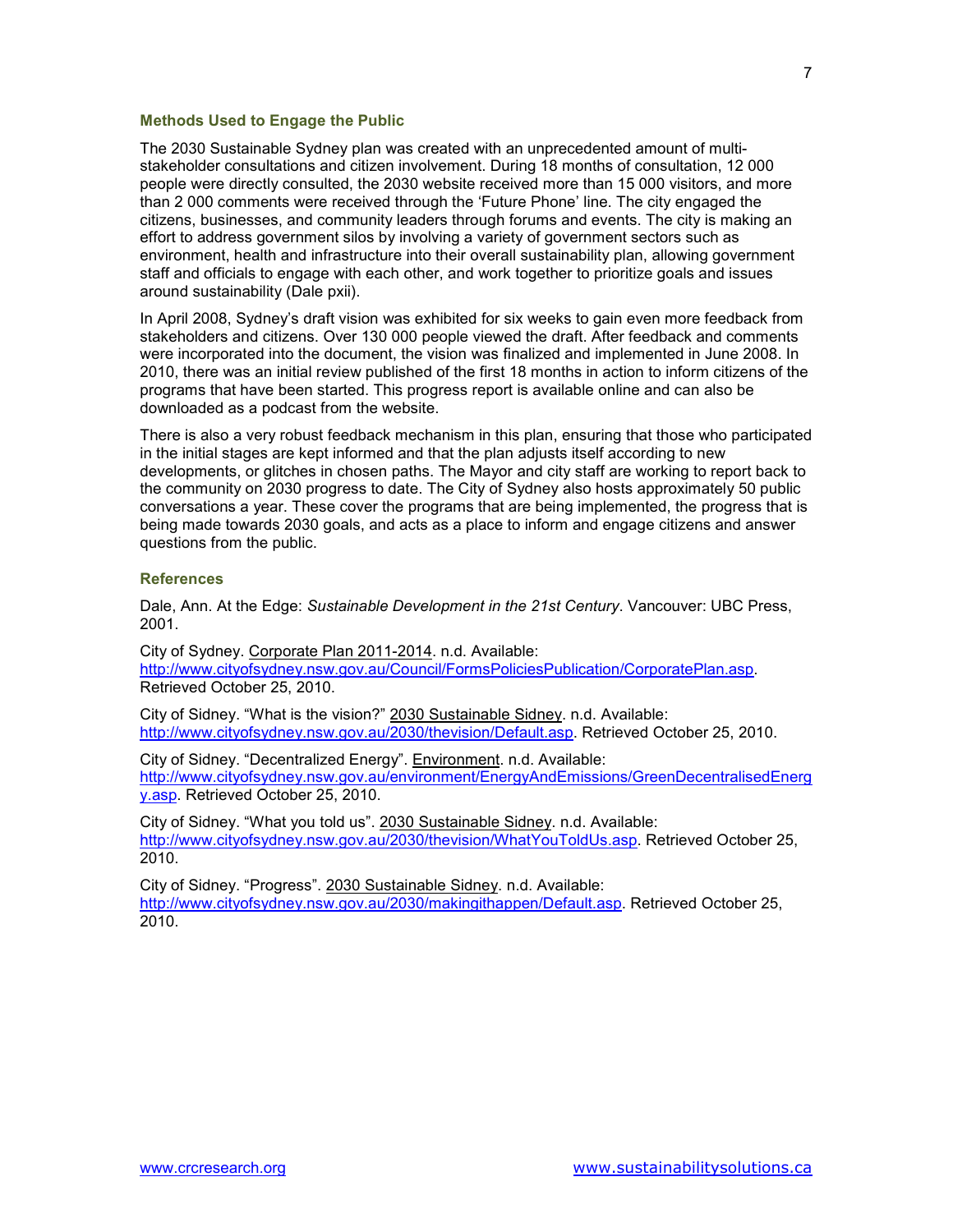### **5. Malmö, Sweden**

Malmo, a coastal city that faces Copenhagen across the Oresund Sound, has a population of 290,000. The economy, once heavily industrial, has struggled with a decline in industry and consequent job losses during the 1990s. Since the construction of the Oresund Bridge, linking the city to Copenhagen, the economy has started to revive, with almost 10% of Malmo inhabitants working in Copenhagen.

Sweden has an unusual degree of decentralization in governance, with considerable autonomy granted to municipalities.

### **Summary:**

- The City encompasses 6 km of canals that direct stormwater runoff into ponds for treatment
- The City is committed to reducing its greenhouse gas emissions by 70 per cent over the next 20 years (based on 2006 levels)
- Malmö's schools currently serve 50% organic meals, with 100% organic meals as its goal by 2012
- Malmö University has specific sustainability programs funded in part by the United Nations, including the Regional Centre of Expertise Skåne network
- By 2020, Malmö plans to increase its use of renewable energy and reduce its greenhouse gas emissions by 40% from its 1990 levels
- The GreenClimeAdapt is a program designed to help the City adapt to the impacts of climate change

### **Key Sustainability Highlights and Initiatives**

The City of Malmö, Sweden has many sustainability projects underway. The Augustenborg ecocity is a program designed to make this residential area of Malmö sustainable with residents taking a leading role in the design and implementation of the plan. Spring 2009, citizens helped organize the installation of 450 m2 of solar panels on roofs in the industrial area of Augustenborg, and the local school installed a wind power plant for power generation. Other projects include retrofits to buildings and the construction of a local school made with natural materials, and major use of passive heating and natural light. Individual apartment metering for energy use is in the pilot project phase to help citizens understand their consumption patterns. Accessibility for all age groups is a main theme and concern for city planners, including a new senior centre designed with accessibility and environmental performance in mind. Green roofs now cover 9000 m2 of the city. Currently, the city encompasses 6 km of canals that direct stormwater runoff into ponds for treatment. These canals were designed to work with green roofs and buildings to best capture stormwater, and to provide an aesthetically pleasing environment for residents. Bird and bat boxes have been installed in the parks and green areas of the city, wetlands are a key priority, and there is a strong focus on biodiversity to ensure natural areas for local wildlife. There is a keen interest in organic gardening from citizens in both Augustenborg and in Western Harbour and community space has been allocated for this purpose. Residents can compost green bin materials at 13 compost huts and there is hazardous waste collection. In 2008, Augustenborg was selected as a pilot project for biogas made from compost.

The Western Harbour was built in 2001 and is a former industrial area that has been transformed into a sustainable community through a number of projects. Twenty-six architectural firms have worked on developing the buildings in the Western Harbour. Taller buildings encompass the outside of the city and shield the inner buildings from sea wind. Many houses and apartments have roof solar panels for their energy needs, and re-use energy from ventilation to heat radiators. All of the houses are built to the standards set out in the Quality Programme jointly established by Bo01 Expo, the property developers, and the City of Malmö. The programme sets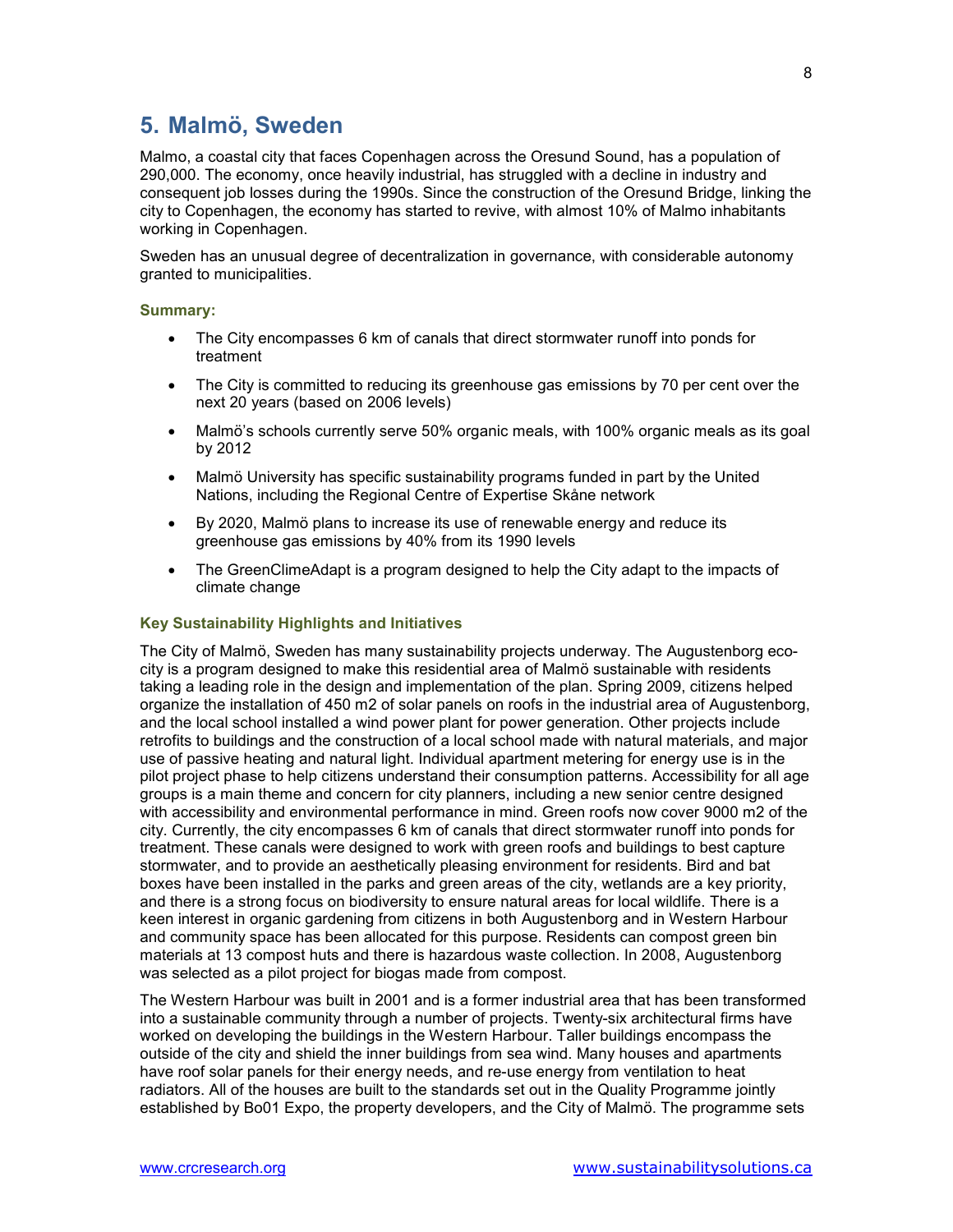guidelines for architectural qualities, choice of materials, energy consumption, green issues and technical infrastructure. An integrated design process helped to ensure that buildings were built, and will continue to operate, as sustainably as possible. The Western Harbour itself has been cleaned and the harbour is now a public swimming area for citizens in the summer.

Malmö also has a large solar park, SegePark, with photovoltaic panels covering 1250 m2 with a 166kW capacity. Malmö's schools currently serve 50% organic meals, with 100% organic meals as its goal by 2012. Malmö University has specific sustainability programs funded in part by the United Nations, including the Regional Centre of Expertise Skåne network, to disseminate learning for sustainable development in various forms of learning both formal, and non-formal education.

### **Organizational Framework Used to Support Sustainability**

Sweden operates a highly decentralized governance model in which political power is strongly devolved to the municipal level. For example, health budgets are made at the local level, and questions of energy use can be mandated at the local level rather than imposed from a provincial or regional grid or energy provider. Malmö has ensured multi-stakeholder involvement by including politicians, citizens, architects and businesses in the design and implementation phases of its projects. The city has numerous steering committees, each responsible for implementing actions. Each steering committee has the flexibility to manage and achieve their targets in the manner that best suits their existing agenda. An Environmental Committee annually monitors the work done by each sector. Furthermore, the Environmental Committee acts in a leading, supporting and coordinating role to help mitigate any problems. Each sector is responsible for publishing its progress to the public at large as programs develop.

### **Scope of Mitigation and Adaptation Strategies or Climate Change Plan**

Over the next 10 years, the city needs to accommodate population growth, urban density and increased transportation needs. The Environmental Programme 2009-2020 outlines the city's goals and projects, and details the existing feedback mechanisms that are in place. The city aims to use the Environmental Programme as a steering document to help guide different sectors to achieve their sustainability goals. By 2020, Malmö plans to increase its use of renewable energy and reduce its greenhouse gas emissions by 40% from its 1990 levels, develop rail and other electrically driven transportation, and is implementing adaptation strategies for temperature change and rising sea levels to help mitigate future costs. The GreenClimeAdapt is a program designed to help the City adapt to the impacts of climate change (including increased rainfall and urban heat island effect) through the use of green tools. Initiatives include creating an open storm water system rich in biodiversity, integrating green facades grown within a wire system on outer walls to help shade and cool buildings and developing green roofs created by locally available materials.

#### **Methods Used to Engage the Public**

Malmö has a City green newspaper in distribution for over ten years, which details green events and projects, and provides updates and success stories to keep interested citizens aware and engaged. The 'Helix', Malmö's green centre, is where many green businesses are located. The city is also focusing on greening the tourism industry and has offered courses and information to tourism operators to help them make the industry more sustainable.

The city also engages citizens through different political boards as part of an outreach program. Citizens can approach their board to discuss key issues and concerns, which are then directed to the city council. As well, the city has a website where citizens can log on and contact a communications officer who then directs their questions to the appropriate individual. Malmö also has a door-to-door education program in Western Harbour to facilitate a dialogue with residents and ask if they have any questions regarding recycling, composting or public transportation schedules and location stops. This program was funded by the European Union and the Swedish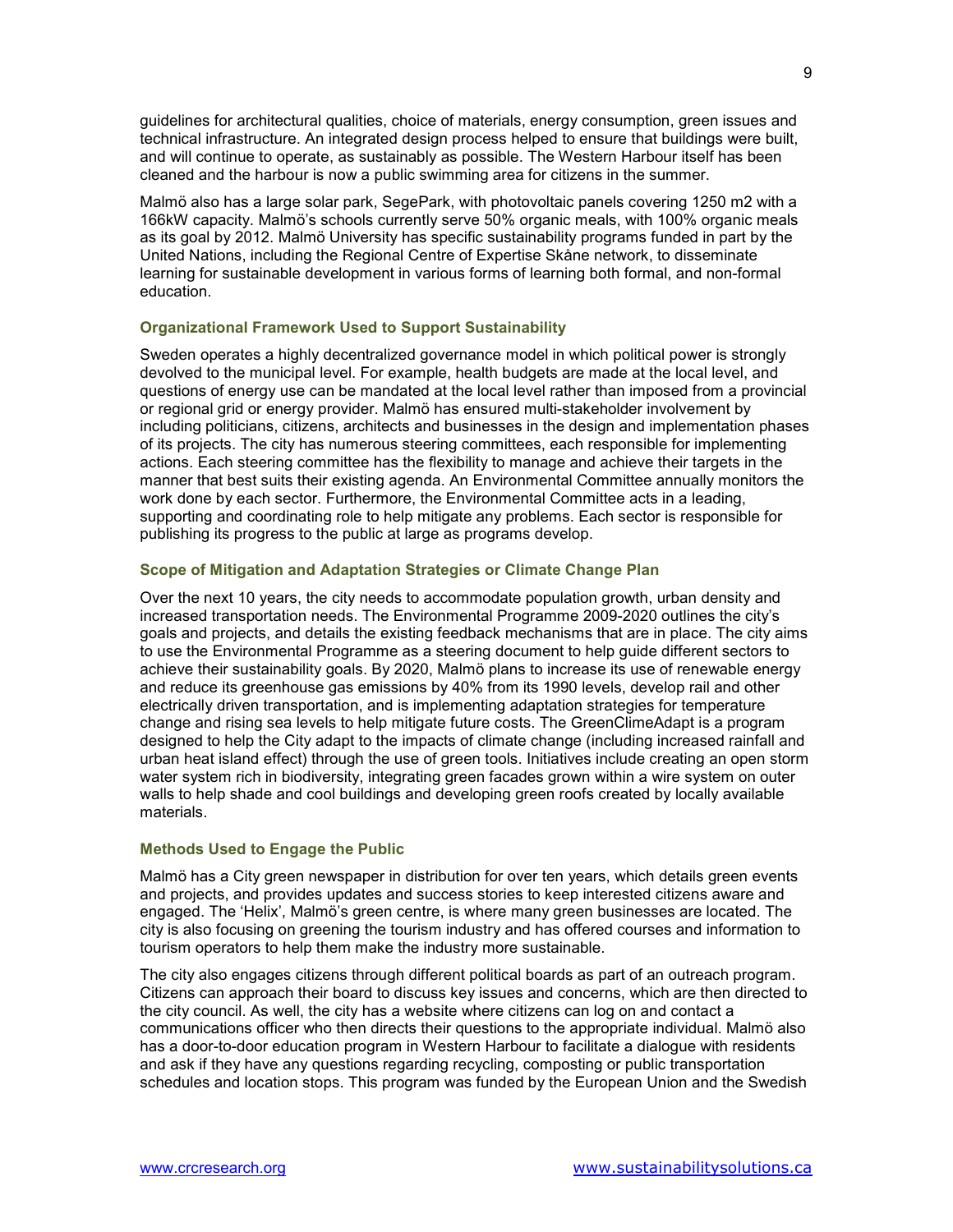government, and D. Skog, Communications Officer with the City of Malmö, noted that the program was acknowledged to be very successful (Skog October 25, 2010).

### **References**

City of Malmö. "Energy Efficiency and Production." Augustenborg Eco-City, n.d. Available: http://www.Malmö.se/English/Sustainable-City-Development/Augustenborg-Eco-City/Energyeffeciency-and- production.html). Retrieved October 18, 2010.

City of Malmö. "The Green City." Augustenborg Eco-City. n.d. Available: http://www.Malmö.se/English/Sustainable- City-Development/Augustenborg-Eco-City/The-Green-City.html. Retrieved October 18, 2010.

City of Malmö. "Waste Management." Augustenborg Eco-City. n.d. Available: http://www.Malmö.se/English/Sustainable-City-Development/Augustenborg-Eco-City/Wastemanagement.html. Retrieved October 19, 2010.

City of Malmö. Western Harbour, Buildings. Sustainable City Development. n.d. Available: http://www.Malmö.se/English/Sustainable-City-Development/Bo01---Western-Harbour/Buildings.html. Retrieved October 19, 2010.

City of Malmö. "Education and Fairtrade in Malmö." Sustainable City Development. n.d. Available: http://www.Malmö.se/English/Sustainable-City-Development/Education-and-Fairtrade.html). Retrieved October 19, 2010.

City of Malmö. "Environmental Programme for the City of Malmö, 2009-2020." Sustainable City Development. n.d. Available: http://www.Malmö.se/English/Sustainable-City-Development/pagefiles/Environmental-Programme-for-the- City-of-Malmö-2009-2020.pdf. Retrieved October 19, 2010.

Skog, D. Personal interview. October 25, 2010.

### **6. Vaxjo, Sweden**

Vaxjo, in central southern Sweden, is a university town with a population of 55,000. Sweden has an unusual degree of decentralization in governance, with considerable autonomy granted to municipalities.

### **Summary:**

- Construction of a district heating system fuelled by woodchips, and other biomass waste, from local sawmills (it provides approx. 90% of the heating and hot water needs for the City)
- Vaxjo now gathers over 50% of its energy from renewable sources, principally biomass in heating
- Vaxjo plans to be a fossil fuel free city by 2030
- The city uses a financial system called Ecobudget to manage its financial issues, the aim is to manage the City's natural resources with the same efficiency as its financial resources

### **Key Sustainability Highlights and Initiatives**

Vaxjo wholly owns its own municipal energy company, which has developed a number of green energy projects. A major focus for the City of Vaxjo, Sweden has been the construction of a district heating system fuelled by woodchips, and other biomass waste, from local sawmills. This system provides about 90% of the heating and hot water needs for the City, as well as generating power for the grid. Vaxjo now gathers over 50% of its energy from renewable sources, principally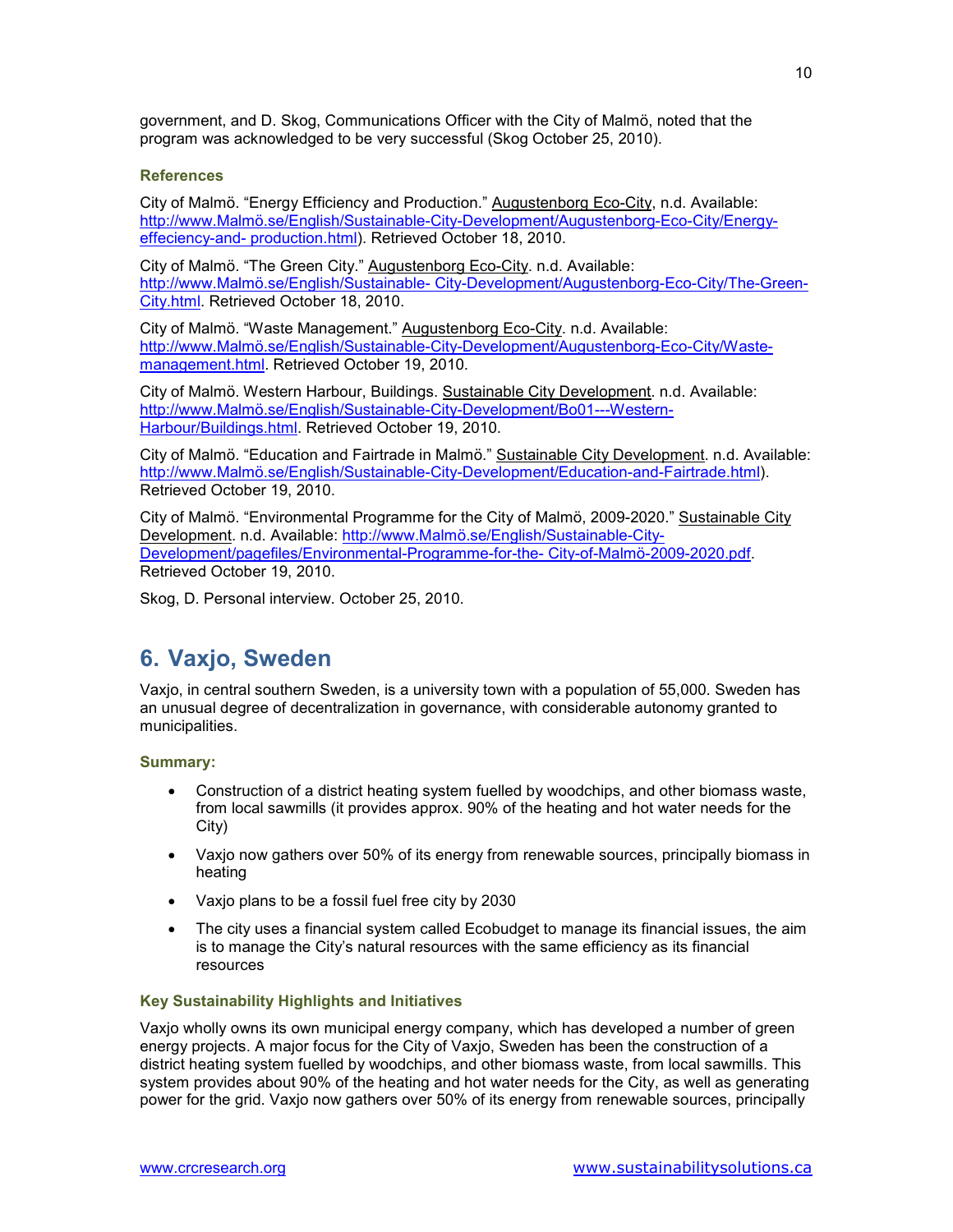biomass in heating. Transportation still accounts for a large percentage of the City's energy use, with heavy use of diesel and gasoline. The municipality is working on projects to reduce transportation energy and emissions such as municipal car-sharing with environmental vehicles, municipal subsidies for purchasing environmental cars, improving public transportation options, and expanding bicycle infrastructure as an alternate to vehicle use. Biogas produced from sewage treatment is sold as a transport fuel for vehicles adapted to run on gaseous fuels. These projects are financed by the Swedish national government, as well as from the European Union. Smaller scale projects are built into the City budget each year. Vaxjo has also implemented green buildings projects including photovoltaic installations on the town swimming pool and on the Teleborg local school (528 m2 of solar panels).

### **Organizational Framework Used to Support Sustainability**

As discussed for Malmo, Sweden operates a highly decentralized governance model in which political power is strongly devolved to the municipal level. For example, health budgets are created at the local level, and questions of energy use can be mandated at the local level rather than imposed from a provincial or regional grid or energy provider. In Vaxjo, a long history of strong political will, coupled with high citizen awareness and involvement has facilitated an environment where sustainability thrives regardless of changes in a political party. Mayor Bo Frank, attributes this to developments in the 1960's and 1970's, when the city was cleaning up its heavily polluted lake district. There were many young politicians involved in this clean-up project well educated on environmental issues. This new, informal group of emerging political leaders worked together to push for, and create, a thriving environmental contingent in the political sphere that has continued to this day. Mayor Frank also mentioned that there was good co-operation between the old caucus and this new group of political actors (Frank September 24, 2010).

The 'Environmental Program for the City of Vaxjo' is the major strategy document on environmental policy. This is a steering document, with no legislative underpinnings. The two primary mandates of this document are that it: 1. Is to be taken into consideration with all decisions and actions and that it applies to both employees as well as to elected representatives. 2. Provides companies, organizations, authorities and inhabitants with inspiration and guidance. The program includes three guiding principles: goals to be strived towards, goals to be achieved, and actions to be taken. The Municipal Executive Board on sustainability issues is in charge of the coordination of the Program. Each municipal committee has their own responsibilities to make sure that the objectives are followed.

The city uses a financial system called Ecobudget to manage their financial issues; the principal aim of ecoBUDGET is to manage the City's natural resources with the same efficiency as its financial resources.

### **Scope of Mitigation and Adaptation Strategies or Climate Change Plan**

The 'Environmental Program for the City of Vaxjo', discussed above, incorporates the current mitigation and adaptation plan for the city. Mitigation and adaptation are thus framed within a broader sustainability agenda. Specific targets established include reducing fossil fuel carbon dioxide emissions by at least 55% per inhabitant by 2015, compared to 1993 levels, consumption of electrical energy to be reduced by at least 20% per inhabitant from 1993 levels by 2015 and cycle traffic shall increase by at least 20% from 2004 levels by 2015. The plan states that Vaxjo shall be a fossil fuel free city by 2030 at the latest.

### **Methods Used to Engage the Public**

The City of Vaxjo works with education and outreach programs to make citizens aware of what is happening. A bi- yearly survey is sent out asking citizens about the sustainability programs, asking if they are participating, if they are aware of them, if they want to participate, and if they enjoy the programs. Each year, there has been an increase in the number of respondents to the survey, and more positive results regarding compliance with sustainability actions.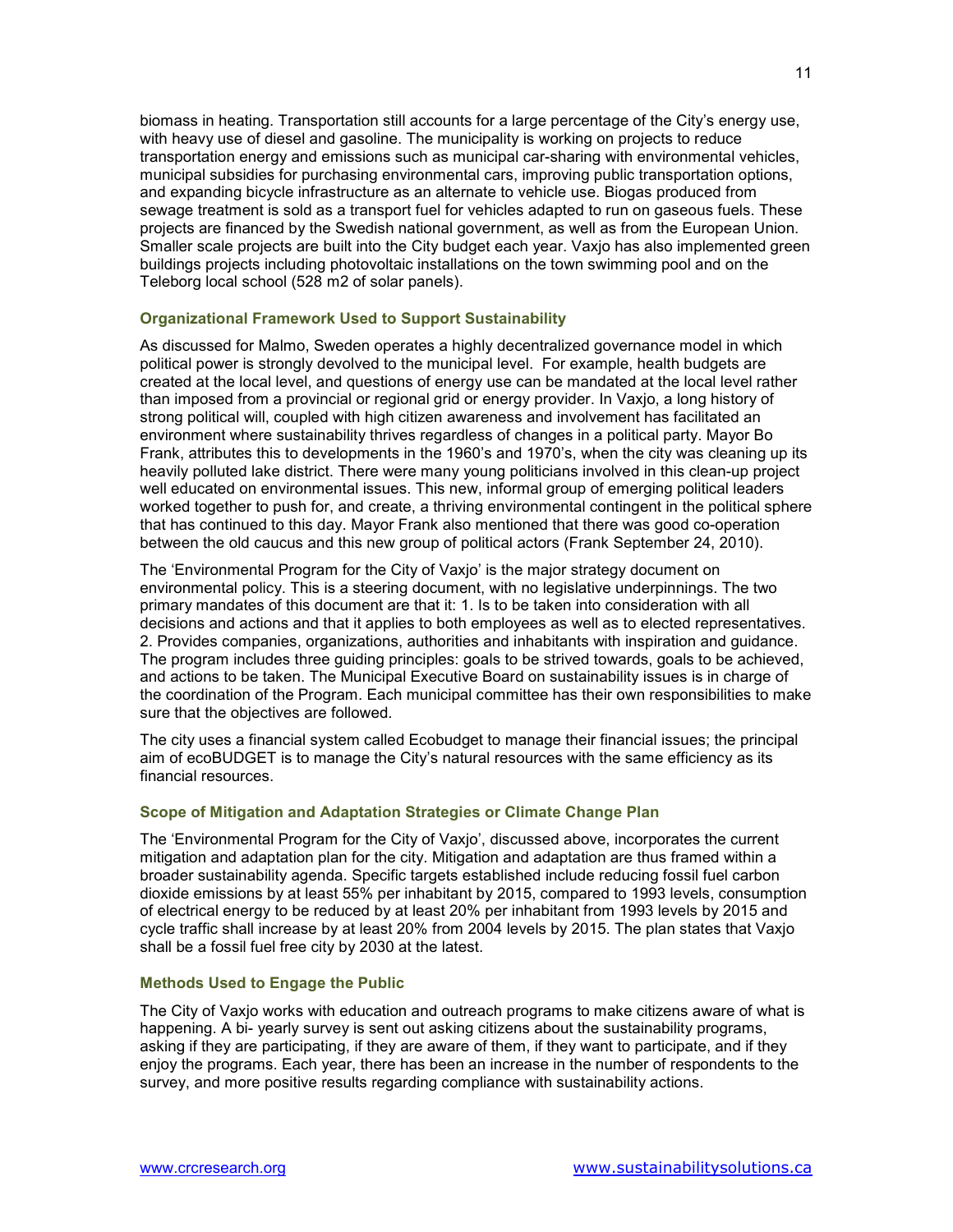### **References**

"Renewables." C40 Cities, Climate Leadership Group, 2010. Available: http://www.c40cities.org/bestpractices/renewables/vaxjo\_fossilfuel.jsp. Retrieved October 18, 2010.

City of Vaxjo. New Eco-buildings in Valle Broar, Biskopshagen. City of Vaxjo, in collaboration with Energie-Cities. n.d. Available: http://www.vaxjo.se/upload/29082/Biskopshagen.pdf. Retrieved October 18, 2010.

City of Vaxjo. Renewable Energy Production and awareness raising in the Teleborg school. n.d. Available: http://www.vaxjo.se/upload/29082/PVs%20Teleborg%20school.pdf. Retrieved October 18, 2010.

City of Vaxjo. Environmental Programme. n.d. Available: http://www.vaxjo.se/upload/6433/Environmental%20programme\_2010.pdf. Retrieved August 25, 2010.

Ehrlen, Lars. Head of the heat and electric introduction in the eco-energy company, also distribution of the district heating with Biomas. Personal interview. October 26, 2010.

Frank, Bo. Personal interview. October 24, 2010.

Johansson, Henrik. Project coordinator, Strategic Planning. Personal interview. October 26, 2010. Nilsson, Sandra. Agenda 21 Coordinator of Vaxjo. Personal interview. October 26, 2010.

### **7. Sao Paulo, Brazil**

Sao Paulo is Brazil's largest city and economic center, and is the fifth most populated city in the world with a greater metropolitan population of 18.6 million people (the population of Sao Paulo municipality itself is around 11 million). The city is advancing in economic growth and its annual growth in GDP contributes 15% to Brazil's overall GDP. Once heavily reliant on industry, the city's economy is increasingly dominated by the service sector, and it is the financial centre of Brazil. The city is the capital of Sao Paulo State.

### **Summary:**

- Municipal Act on Climate Change is a legal framework that encourages the use and improvement of public transportation, renewable fuels, sustainable construction and purchases, and the conservation of green areas.
- The City plans to reduce carbon emissions from 2009 levels by 30% by 2012
- In partnership with the State of Sao Palo, the City plans to invest 17 Billion USD into subway expansion, re- qualification and expansion of bus rapid transits, electrical buses, and bicycle lanes
- The city has created a Local Committee on Climate Change and Eco-Economics to help unify mitigation policies for the entire city administration under the Local Government Climate Roadmap

### **Key Sustainability Highlights and Initiatives**

Environmental issues including waste management, access to green space, water access and purification, energy consumption, and pollution are connected to the City's high level of population density. Despite Sao Paulo's rapid growth and prodigious economic activity, Sao Paulo is seeing reductions in carbon emissions, and is successfully restructuring its transportation and construction systems. Since 2005, Sao Paulo has seen a 20% reduction in GHG emissions following the start of a landfill biogas generation project. City initiatives include turning an old brown field site into an eco-park to give citizens more access to green space, an amphitheatre,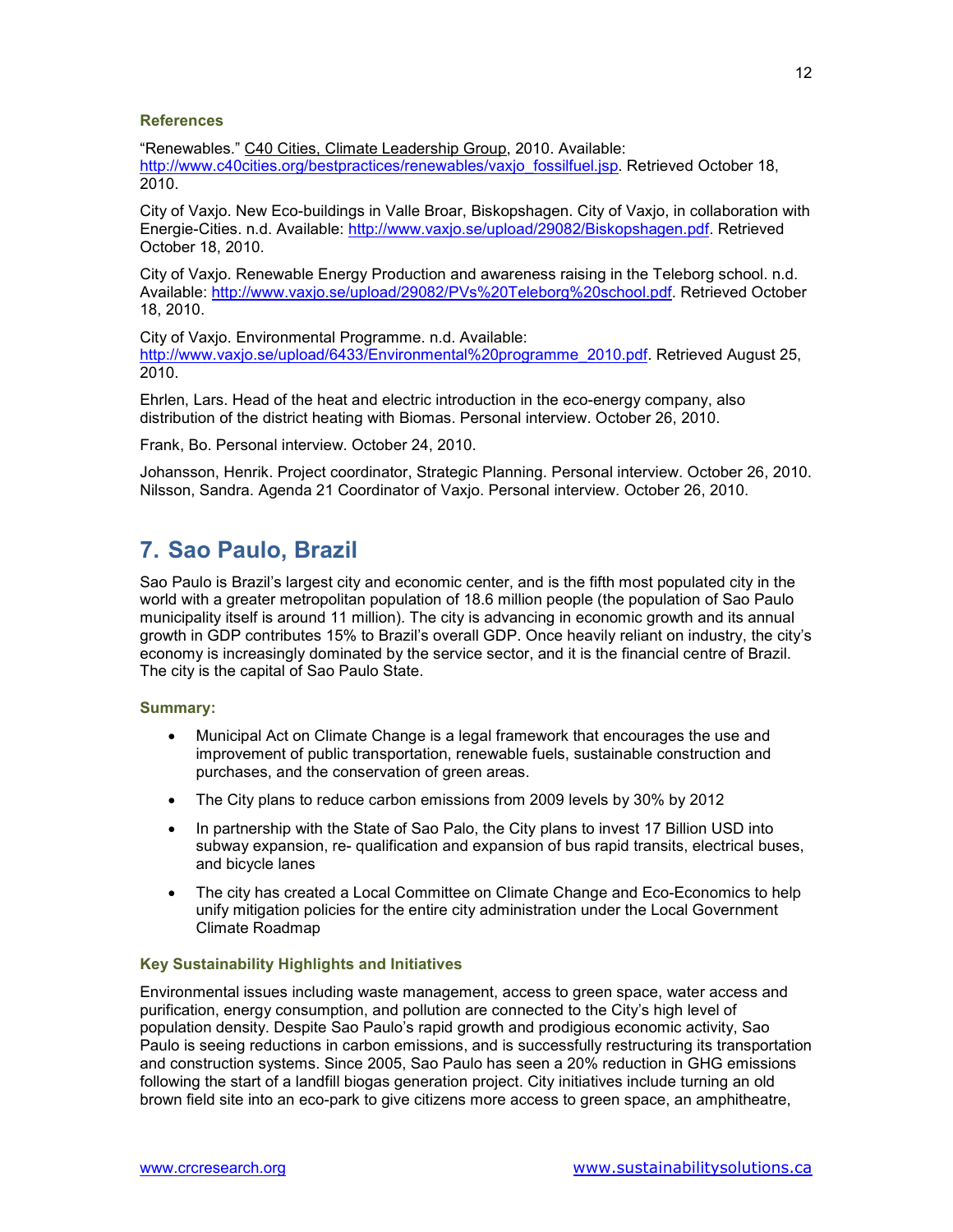and a community centre. The park buildings and infrastructure were constructed using recycled wood, local timber, and solar panels for energy and includes a passive water filtration system. The city has created restrictions on traffic during rush hour including a prohibition on the circulation of 20 percent of private cars on the weekdays, as well as emissions inspections of car engines. The city introduced hybrid electric buses to the municipal fleet and also converted private cars from diesel to natural gas. To reduce emissions from waste, the city built a 20MW power plant to harvest the greenhouse gases escaping from the Bandeirantes Landfill; this action reduced the city's emissions by 11 percent. The city also manages an extensive composting program for organic waste.

### **Organizational Frameworks Used to Support Sustainability**

Sao Paulo leans heavily on political will and the implementation of legislation for its sustainability initiatives. In October 2008, the Sao Paulo State Secretary of Environment released sustainability guidelines for all new construction. Sao Paulo has been successful in creating the Municipal Act on Climate Change, which as the first legislation on climate change implemented in Brazil is a legal framework that encourages the use and improvement of public transportation, renewable fuels, sustainable construction and purchases, and the conservation of green areas.

The city has created a Local Committee on Climate Change and Eco-Economics. The objective of this cross- departmental Committee is the implementation of unified mitigation policies for the entire city administration under the Local Government Climate Roadmap. This committee works with and exchanges information on best practices with many cities around the world. To help foster communication, Sao Paulo is a member of ICLEI local governments for sustainability, and the C40 Group of Cities tackling climate change that was established in 2005 by 18 leading world cities that joined to begin combating climate change. The 2011 meeting of the C40 Group of Cities will be held in Sao Paulo.

### **Scope of Mitigation and Adaptation Strategies or Climate Change Plan**

The focus of the Municipal Act on Climate Changes, introduced on June 3, 2009, is on the implementation of policies in energy, transport, construction, and waste management. The Act aims to create binding legislation to help Sao Paulo reduce carbon emissions from 2009 levels by 30% by 2012. The Act has three main focus areas: the first is Principles, which looks at prevention, precaution, and the polluter-pays concept. The second is Concepts, which looks at adaptation, life cycle analysis, strategic environmental evaluation and vulnerability. The final is Guidelines, which looks at who should be involved, feedback mechanisms, planning and economic aspects to the legislation. These focus areas are then further broken down into subsections that deal with goals and objectives, instruments to be used, and final dispositions.

The City of Sao Paulo's greatest challenge is providing public transportation for the 11 million people living in the inner city. Seventy-eight percent of the city's emissions come from transportation, making it an important area for achieving reduction targets. The City of Sao Paulo has partnered with the State of Sao Paulo to begin one of the largest public transportation expansion projects to date. The project will invest 17 Billion USD into subway expansion, requalification and expansion of bus rapid transits, electrical buses, and bicycle lanes. Expansion and creation of bicycle lanes and services such as public shared bicycles and bicycle parking places near metro stations are included in the plan. The aim is to encourage residents to use public transport or bicycles and to implement a major publicity campaign to create a culture of respect for cyclists among car drivers.

### **Methods Used to Engage the Public**

Education, communication, and dissemination are emphasized in Sao Paulo's Municipal Act on Climate Change. The promotion of environmental education programs by the municipal government and civil society are explored. The city emphasizes four areas: cause and impact of climate change, vulnerability of the municipality and its population, greenhouse effect mitigation measures, and carbon markets. The city is committed to multi-stakeholder involvement and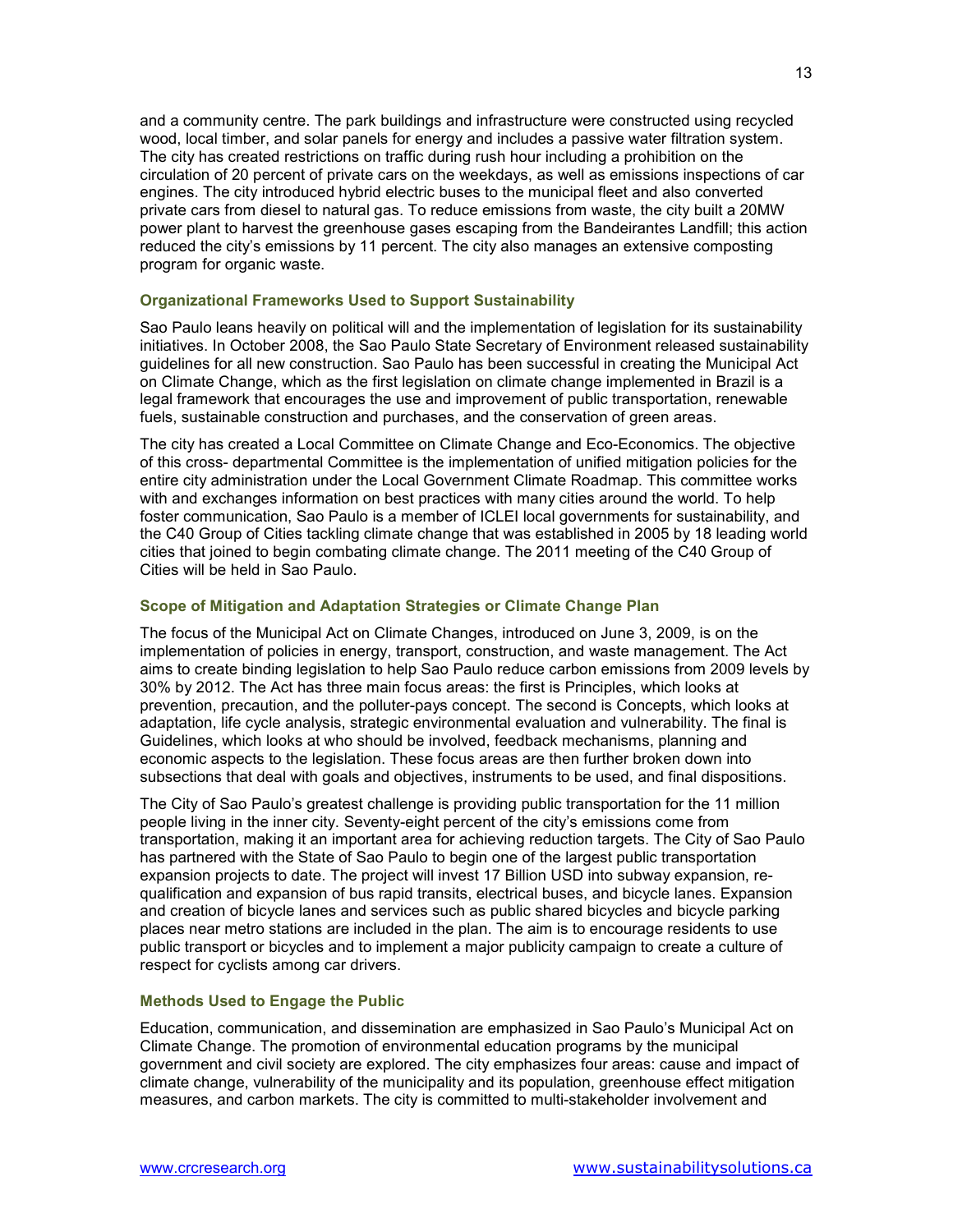feedback mechanisms and has a mandate to publish progress on its sustainability plans every five years as well as annual publications on climate change impacts on health.

### **References**

"City Mayors Statistics, A to Z of world's largest cities and urban areas". n.d. City of Mayors. Available: http://www.citymayors.com/statistics/urban\_az4sz.html. Retrieved October 22, 2010.

City of Sao Paulo. *Municipal Act on Climate Change*, Abstract. n.d. Available: http://www.c40cities.org/docs/ccap- sao-paulo.pdf. Retrieved October 19, 2010.

"Sao Paulo, leading local action on climate protection in Brazil." Local Government Climate Roadmap. November2009. ICIEL & UCLG. Available: http://www.iclei.org/fileadmin/template/project\_templates/climateroadmap/files/Local\_Action/Local stories/Case\_story\_Sao\_Paulo16\_Nov\_09.pdf. Retrieved October 20, 2010.

"History of the C40." About Us. C40 Cities, Climate Leadership Group. 2010. Available: http://www.c40cities.org/about/. Retrieved October 20, 2010.

"Sao Paul, Brazil." The Earth Charter Initiative, Values and Principles for a Sustainable Future. n.d. Retrieved October 21, 2010 from: http://www.earthcharterinaction.org/content/pages/Sao%20Paulo,%20Brazil

Authorities of São Paulo, Brazil signs protocol to improve environmental performance. December 28, 2008. Available:

http://www.iclei.org/index.php?id=1505&no\_cache=1&tx\_ttnews%5Btt\_news%5D=3457&tx\_ttnew s%5BbackPid%5D=1556&cHash=92a0606dee. Retrieved October 21, 2010.

B. Sovacool & A. Brown (2009). Twelve metropolitan carbon footprints: A preliminary comparative global assessment. Energy Policy 38, 4859 – 4869.

### **8. San Francisco, USA**

The City of San Francisco itself has a population of 800,000, but is situated within the broader Bay Area conurbation, with a population of over seven million. The Bay Area's economy is thriving, and the region boasts a highly educated and traditionally liberal population. San Francisco is a large city on a peninsula surrounded on three sides by coastal water. With rising sea levels stemming from climate change, San Francisco is motivated to adapt and mitigate the effects of climate change.

### **Summary:**

- The City plans to reduce carbon emissions by 20% below 1990 levels by 2012
- San Francisco is focusing on a zero waste program with a goal of zero waste by the year 2020
- The city has created the largest urban food scrap collection system in North America
- The city currently has allocated \$6 million in building retrofit incentive programs
- The city's sustainability initiatives are mentioned in the local media daily (ex. 350-400) press mentions each year)
- The environmental education program is currently in over 225 schools in the San Francisco area and reaches approximately 20,000 students a year

### **Key Sustainability Highlights and Initiatives**

San Francisco is working on a variety of environmental issues, and is proud of its claim to be one of the most sustainable cities in North America. San Francisco has enacted a city charter that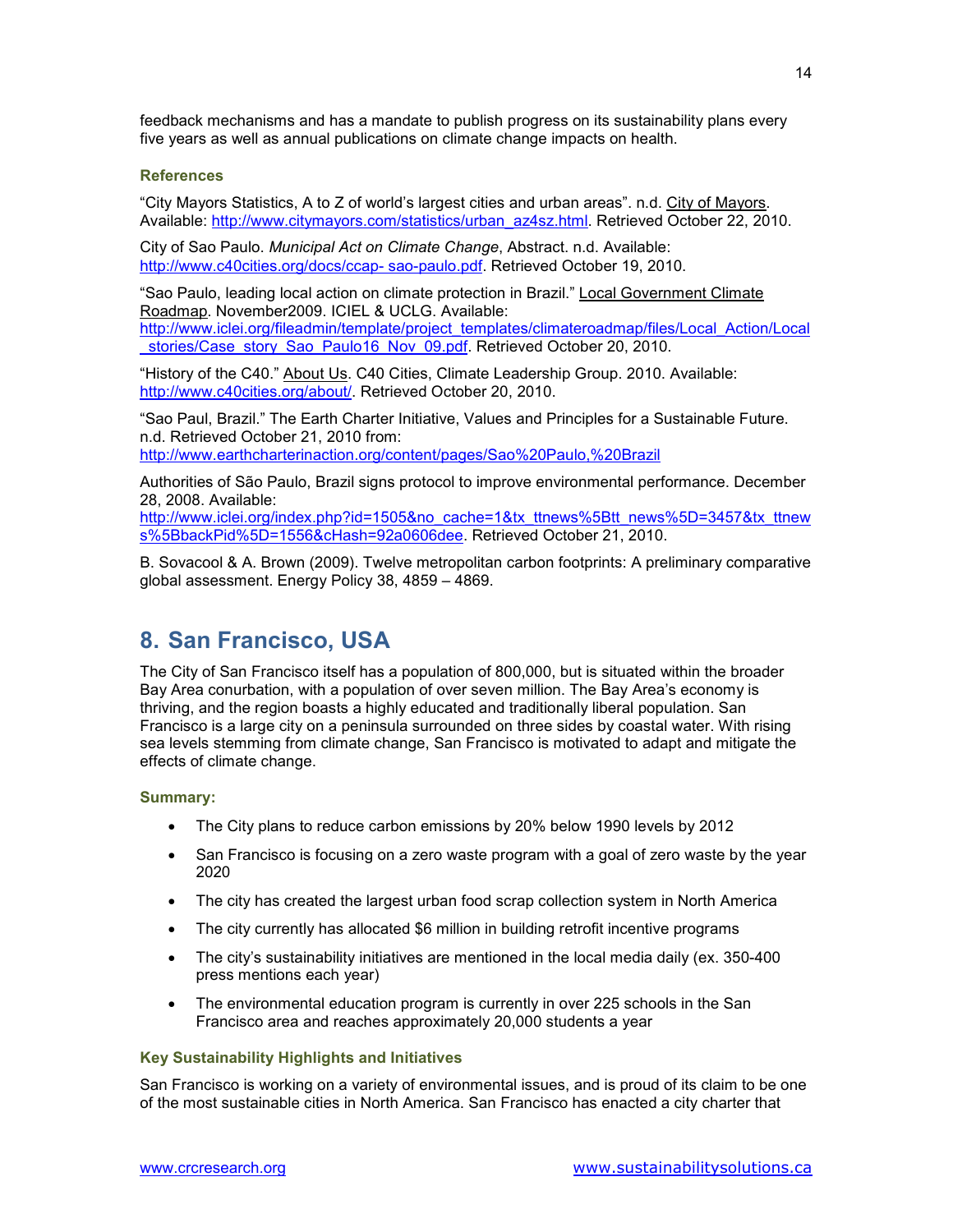outlines the implementation and enforcement of a Sustainability Strategic Plan. From this initial charter, San Francisco now has SForward, an environmental agenda put forward by the mayor, which includes plans to become a carbon neutral city. The Climate Action Plan has also been implemented, which mandates the City to reduce carbon emissions by 20% below 1990 levels by 2012.

The city has implemented multiple ordinances for environmental compliance. These ordinances include:

- 1. The mandatory recycling and composting ordinance;
- 2. The 2008 green building ordinance with the intent to "minimize the use and waste of energy, water and other resources in the construction and operation of the city and the County of San Francisco's building stock and by providing a healthy indoor environment";
- 3. The construction and demolition ordinance that will attempt to utilize "facilities both within the city and in nearby surrounding areas that can effectively reuse, recycle or otherwise recover the constituent elements of the materials generated by construction and demolition activity and thereby divert such materials from landfill";
- 4. The plastic bag reduction ordinance (this ordinance requires the use of compostable plastic, recyclable paper and/or reusable checkout bags by grocery stores located in the city and the County of San Francisco);
- 5. The food service waste reduction ordinance (prohibiting the use of polystyrene foam disposable food containers, and requiring the use of compostable, recyclable or biodegradable food containers by all restaurants, food vendors, and city departments).

San Francisco is focusing on a zero waste program with a goal of zero waste by the year 2020. The city has created the largest urban food scrap collection system in North America. Each day over 400 tons of food scraps are sent to the Jepson Prairie Organics composting facility, a subsidiary of Recology, a private company dealing with environmentally responsible waste management. Private owners and farmers in the San Francisco area use the compost on fields where organic food and grapes are grown. The city currently has \$6 million in building retrofit incentive programs (\$3 million is directed towards incentives and the other \$3 million is directed towards technical incentives). Approximately 1 000 businesses take part in this program every year (Broomhead October 28, 2010).

### **Organizational Frameworks Used to Support Sustainability**

Notably, San Francisco has been building on their initial five year Sustainability Plan, a plan mandated by the San Francisco Board of Supervisors who established a commission on San Francisco's environment. The sustainability plan was created using a multi-stakeholder format with over 400 individuals involved in its creation. A variety of interests were incorporated including individuals from the City Planning Department, the Bureau of Energy Conservation, the Recreation and Park Department, and the Solid Waste Management Program; businesses; environmental organizations; elected officials; and concerned individuals.

The Department of the Environment is the main steering committee behind the city's plan. Over the years, it has expanded and now has 120 staff members. A climate manager has recently been hired through the mayor's office and is working directly with the Department of the Environment. Cal Broomhead, Energy Program Manager with the city, indicated that it is unknown how the anticipated departure of the current mayor may change the city's current environmental focus. The Department of the Environment works with community groups as well as different city agencies to increase environmental awareness and develop new programs. All city departments participate in the city's sustainability plan. Mr. Bloomhead noted that the public libraries have even jumped on board and have implemented a special program on the environment. This broad-based participation is creating systematic change and is advancing the city's sustainability agenda (Broomhead October 28, 2010). As discussed above, the City has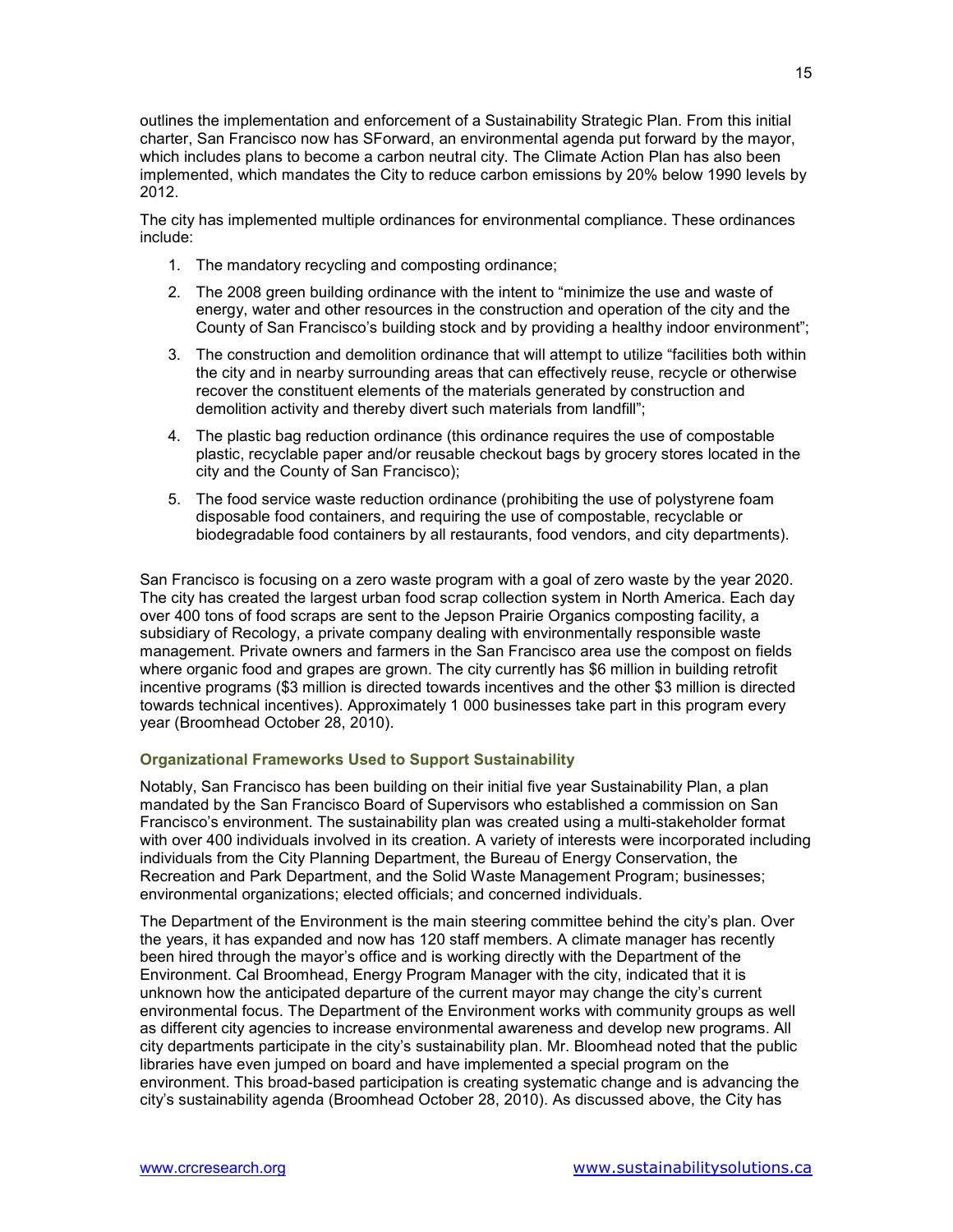adopted a regulatory approach to many environmental issues through the development of ordinances.

### **Scope of Mitigation and Adaptation Strategies or Climate Change Plan**

San Francisco adopted a Climate Action Plan committing the City to reducing greenhouse gas emissions by 20% below 1990 levels by 2012. The plan outlines actions the City can take to meet this goal including developing renewable energy projects, expanding residential efficiency programs, discouraging driving and increasing bicycling and walking as an alternate, increasing the use of public transportation, increasing commercial recycling and composting and supporting and developing green power purchasing.

Other City programs include:

**Energy**: This program aims to have zero net energy for all buildings and to maximize the efficiency of businesses and residences to achieve annual reductions of 37 000 tons of CO2 by 2012.

**Clean air transportation**: This program seeks to improve air quality and mitigate traffic congestion in San Francisco. To achieve this, the City promotes alternate modes of transportation other than cars, gives out commuter incentives, and develops the City's alternate fuel sector.

**Green building program**: This program aims to increase the environmental performance of buildings. LEED certification design is emphasized, as well as all new buildings meet Citymandated credible green building standards.

**Environmental justice program**: This program aims to overcome the barriers that individuals in vulnerable areas of the city face in accessing transportation, organic foods, healthy lifestyle options, and environmentally sustainable options for all citizens in the city. To accomplish this, the City is funding green building projects in low-income housing areas. As well, they are promoting community gardens and education on the benefits of eating locally grown food.

### **Methods Used to Engage the Public**

The city is currently re-evaluating its public engagement process. The city's sustainability initiatives are mentioned in the local media daily (ex. 350-400 press mentions each year). Public engagement efforts include speaking at community meetings and events, neighborhood council meetings and condominium complexes, 20 staff in the Department of the Environment talking to small businesses, owners and managers regarding retrofits and recycling and tabling at supermarkets (Broomhead October 28, 2010). The environmental education program is currently in over 225 schools in the San Francisco area and reaches approximately 20,000 students a year. The program aims to increase knowledge about recycling, composting, and environmental issues. This is done through school-wide assemblies, classroom presentations, and outreach to teachers. The public was involved heavily in the creation of both the five-year sustainability plan, and proceeding plans. As well, 'Outreach' is one of the goals outlined in the strategic plan. The city hosts a variety of green events, and has a calendar on their website detailing up-coming events for citizens.

### **References**

Broomhead, Cal. Personal interview. October 28, 2010.

City of San Francisco. Climate Action Plan for San Francisco. September 2004. Available: http://www.sfenvironment.org/our\_programs/topics.html?ssi=6&ti=13#LegislationInitiatives. Retrieved October 28, 2010.

City of San Francisco. Sustainable City. n.d. Available: http://www.sustainablecity.org/Plan/Intro/intro.htm. Retrieved October 27, 2010.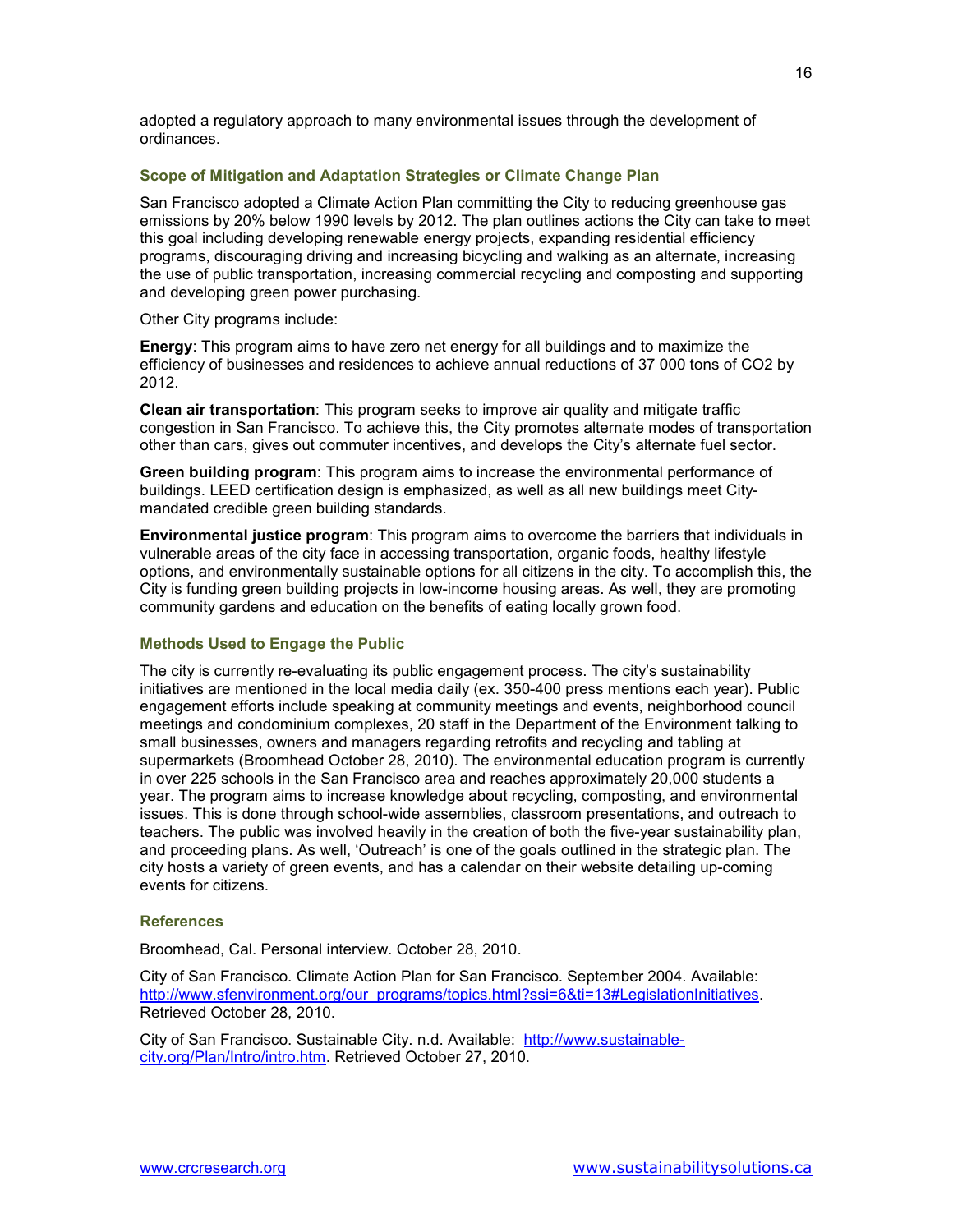City of San Francisco. "San Francisco's City Charter, Environment. – section 4.118". Our City's Policies. Available: http://www.sfenvironment.org/our\_policies/overview.html?ssi=13#Citycharter. Retrieved October 27, 2010.

City of San Francisco. "Legislation and Initiatives." Our City's Programs. n.d. Available: http://www.sfenvironment.org/our\_policies/overview.html?ssi=13. Retrieved October 27, 2010.

City of San Francisco. "Composting" Our City's Initiatives. n.d. Available: http://www.sfenvironment.org/our\_programs/topics.html?ssi=3&ti=6. Retrieved October 27, 2010.

City of San Francisco. Department of the Environment for the City and County of San Francisco. *SForward, Strategic Plan* 2010-2012. n.d. Available:

http://www.sfenvironment.org/downloads/library/sfe\_strategic\_plan\_20102012\_comprehensive.do c. Retrieved October 27, 2010.

City of San Francisco. "Private Sector Green Building Requirements." Our City's Programs. n.d. Available:

http://www.sfenvironment.org/our\_programs/topics.html?ssi=8&ti=19#LegislationInitiatives. Retrieved October 27, 2010.

## **9. Portland, USA**

Portland, a major port and largest city in Oregon, has a population of around 580,000. The city's economy is mixed, with significant employment in the port and shipping sector, the steel industry and IT services, with chip-maker Intel being the city's largest employer.

### **Summary:**

- The City aims to reduce its carbon emissions to 40% below 1990 levels by the year 2030
- The City aims to reduce its carbon emission by 80% below 1990 levels by the year 2050
- The goal is to have 90% of Portland residents using a bicycle for short trips by 2030 by expanding the bike lane infrastructure
- The city plans to have 43 acres of ecoroofs on buildings by 2012
- The green street initiative is managing stormwater by removing impervious surface along the streets of the city to expose the soil
- All new construction must meet LEED gold for City owned buildings
- Clean Energy Works Portland is a low interest retrofit loan program for home owners

### **Key Sustainability Highlights and Initiatives**

Portland has a history of action on environmental and green issues. While other cities were focusing on highway development and suburban expansion, Portland created an urban growth boundary in 1979 to constrain sprawl, maintain the greenbelt and focus development within the city boundary.

The City of Portland, Oregon, USA aims to reduce its carbon emissions to 40% below 1990 levels by the year 2030 and to 80% below 1990 levels by the year 2050. Portland is looking at ways to make existing buildings more efficient, along with implementing better building guidelines and sustainable elements for new buildings. Currently, all new construction must meet LEED gold for City owned buildings. The city has completed an initial analysis of the benefits and possibility of introducing district heating to the neighbourhood of North Pearl. Early estimates show a 10-70% reduction in energy emissions depending on the fuel source used. Portland has established the Clean Energy Works Portland Program, a low interest retrofit loan program for home owners (Kane November 1, 2010).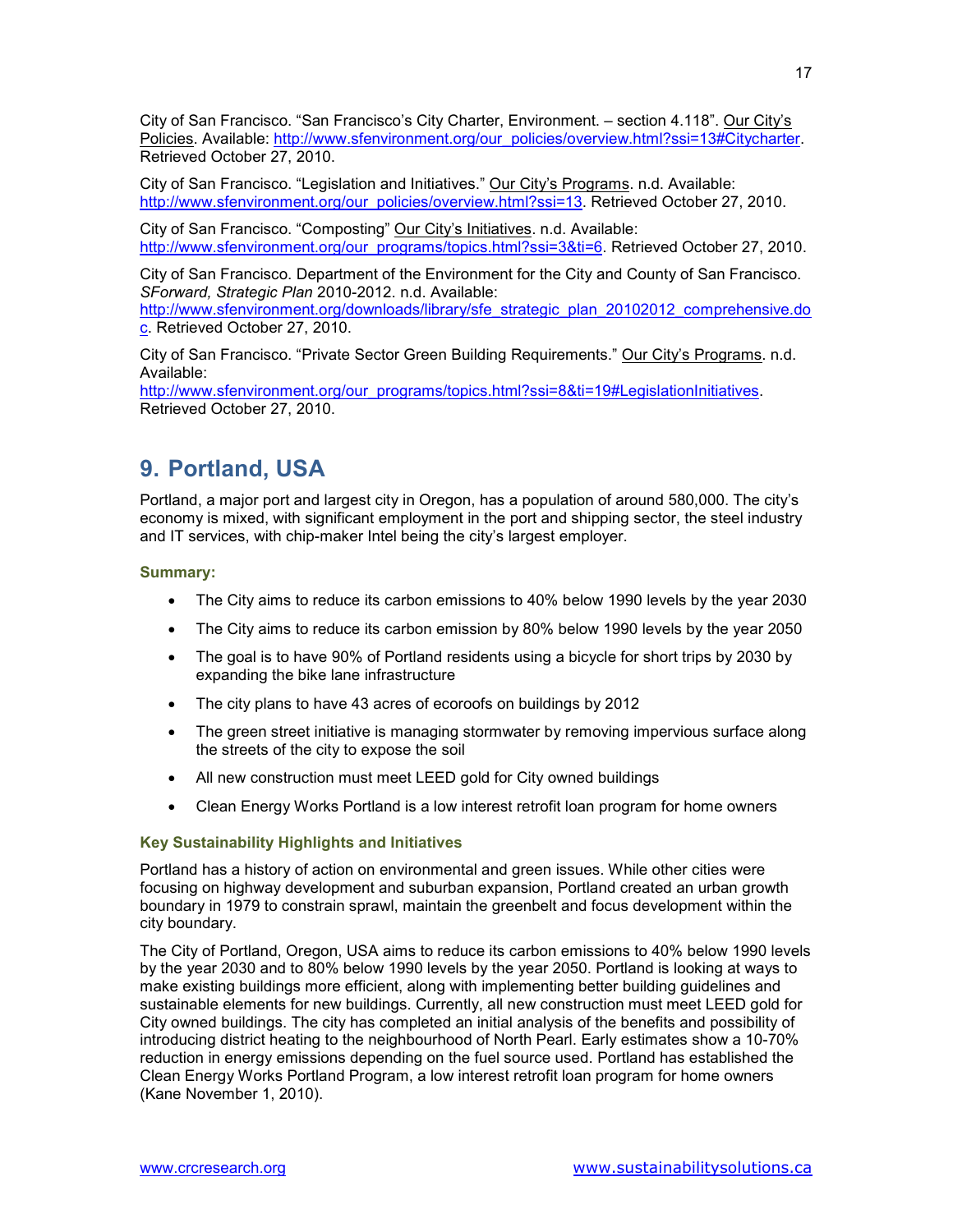The city is setting goals for inner-city transportation. The goal is to have 90% of Portland residents using a bicycle for short trips by 2030 by expanding the bike lane infrastructure. The city is implementing a "20 minute neighbourhood" idea that ensures long trips by car are not necessary for residents to fulfill their basic needs. Grocery stores, pubs, restaurants, drug stores, Laundromats, transit stops, and parks are all to be included in each neighbourhood in the 20 minute neighbourhood plan. Emily Hauth, a Stormwater Specialist with the City of Portland explained that the city is also developing a green stormwater management plan that positively impacts watershed health and increases social capital by beautifying the city. The green street initiative is managing stormwater by removing impervious surface along the streets to expose the soil as well as bringing in additional soil. The city has already implemented this initiative in 900 streets and is planning to green 900 additional streets. As well, the city plans to have 43 acres of ecoroofs on buildings by 2012 with an ecoroof incentive program that pays up to \$5 a square foot to owners and developers, as well as plant 80 000 trees (Hauth October 29, 2010).

### **Organizational Frameworks Used to Support Sustainability**

The city has a steering document with prioritized objectives, detailed actions and dates for implementation, and financing options that serves to guide Portland on its journey to sustainability. The city views this document as an iterative process, building on lessons learned wherever possible as well as engaging regional and federal government bodies, local businesses, organizations, and citizens on an on-going basis. The city has set dates for a feedback process, which includes an annual community inventory and progress report to the city council from the Bureau of Planning and Sustainability (it is notable that sustainability is represented alongside planning as a key municipal governance function and exists within the planning department rather than as its own department). Every three years, amendments are made to the plan that include a revision of actions, as well as an evaluation on the methods being used to achieve 2030 and 2050 emission reduction goals. The city will revise the plan in 2020.

### **Scope of Mitigation and Adaptation Strategies or Climate Change Plan**

Portland developed its first climate plan in 1993, well before most other cities had started to engage with climate change as an issue. The most recent Climate Action Plan was revised in 2009, and builds directly on the work of prior climate-protection plans from 1993 and 2001, and on the 2007 recommendations of the 2006 Peak Oil Task Force, a citizen advisory group looking at the impact of rising oil and gas prices on the city and it's residents. A Climate Action Plan Steering Committee was formed in 2007 to help guide the implementation of the Climate Action Plan. There are eight target areas that Portland is working within to achieve their overall goal of an 80% reduction in emissions. These areas include; buildings and energy, urban form and mobility, consumption and solid waste, urban forestry and natural systems, food and agriculture, community engagement, climate change preparation, and local government operations. The plan outlines the total percentage of the city's emissions each sector is allowed to make in order to move toward a 40% emissions reduction target by 2030. Consumption (including extraction and processing of raw materials, manufacturing and distribution of goods including food) and solid waste will be allowed the most emissions (35% of all emissions), and city and council operations will be allowed the least emissions (2% of total city emissions) by 2030. The overall magnitude of emissions reductions, the scale of economic and community benefits, and the ability of local governments to facilitate the implementation process are key challenges the city is trying to creatively address.

### **Methods Used to Engage the Public**

The Climate Action Plan Steering Committee, comprised of members from various city sectors, businesses, and organizations helped guide the development of the 2009 Climate Action Plan with participation from the public, businesses, non-profit organizations, and public agencies. In 2008, the draft plan was put forward for community consultation. City staff and the steering committee reviewed comments and concerns and incorporated them into the final plan. Portland also has a community outreach program to highlight their Ecoroof and Green Streets programs.